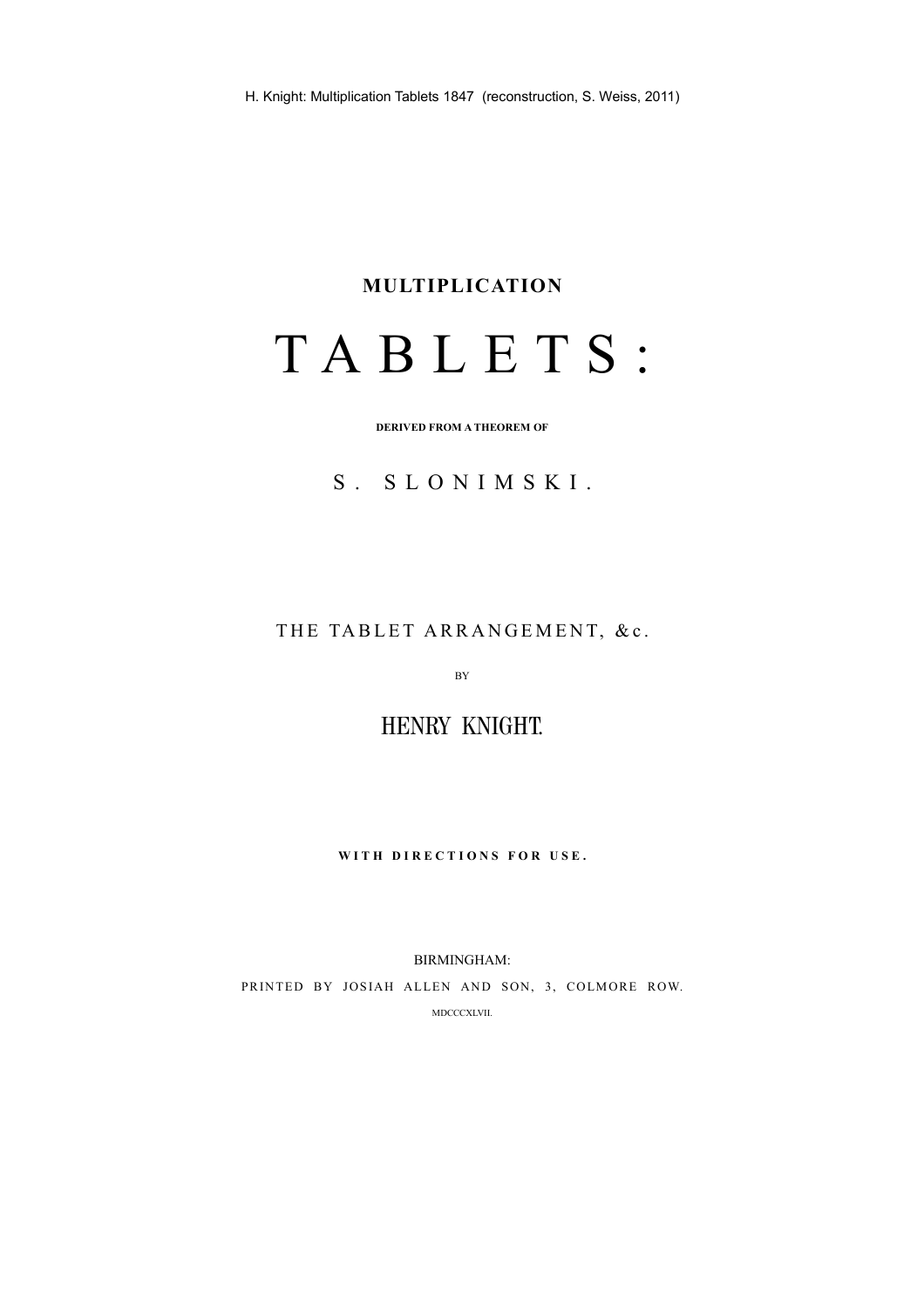#### Remarks on the reconstruction

The tens carry is an important problem that had to be solved in the past by inventors of mechanical digital calculating aids as well as calculating machines. In the middle of the  $19<sup>th</sup>$  century Hayyim Selig Slonimsky found with his theorem a sophisticated solution within multiplication tables and he used it to construct a moveable multiplication device with no gears. Adapted resp. generalized multiplication tables of that kind were calculated and published by August Leopold Crelle in 1846 and by Henry Knight in 1847. The latter used the title *Multiplication Tablets*.

For more information and literature about Slonimski's theorem and his calculating device see

Weiss, Stephan: *Slonimsky's Multiplying Device, an impressive Example for Applied Mathematics.* (7/2010) http://www.mechrech.info section Publikationen

Knight's *Multiplication Tablets,* Birmingham 1847, is a very rare booklet whose reconstruction I based on a copy in the British Library – the only copy I found up to now.

Typography is approximately adapted to the original text, empty pages there are omitted in the reconstruction. All numbers in the tablets were compared with Crelle's Table and checked with a computer program written for this special purpose, so there should be no error now in the tablets. In my copy of Knight's original booklet I found three errors, they are in

tablet 1, line 28, tablet 6, line 16, tablet 8, line 10.

Three errors in a small multiplication aid don't make it reliable. Maybe this is one of the reasons why the booklet is so hard to find nowadays.

Stephan Weiss, Dec. 28<sup>th</sup> 2010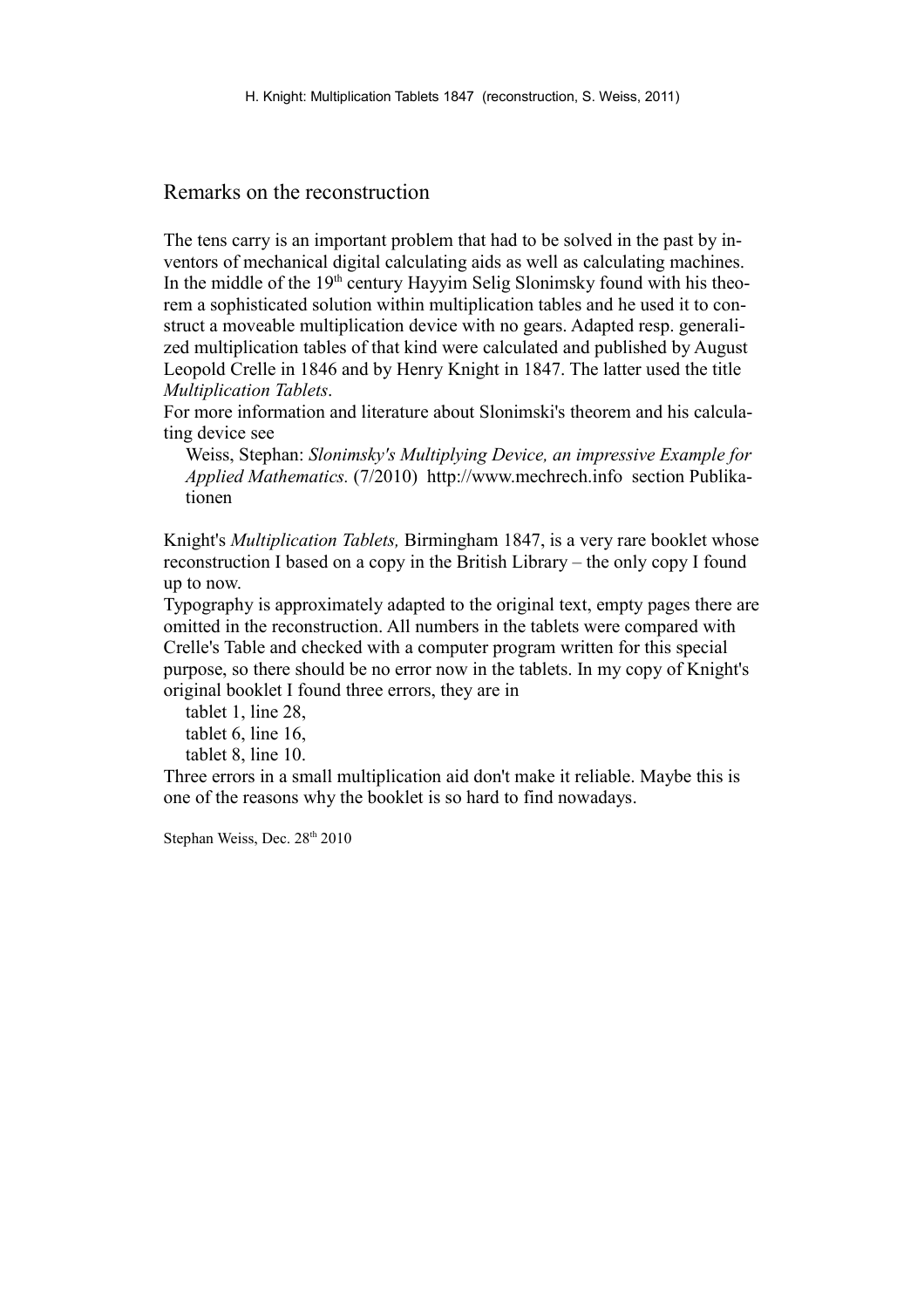### PREFACE.

THE practical advantages to mathematical science which have been derived from the invention of logarithms and the use of logarithmic and other tables, are well known and appreciated ; it is reasonable, therefore, to presume that any other efficient device for facilitating arithmetical computation will be favourably received and duly considered.

Of such a nature are the T**ABLETS** now offered to public notice ; they will be found to present greater facility for ascertaining the product arising from the multiplication of one number by another, however large those numbers may be, than any other method extant.

H. K.

Birmingham, March, 1847.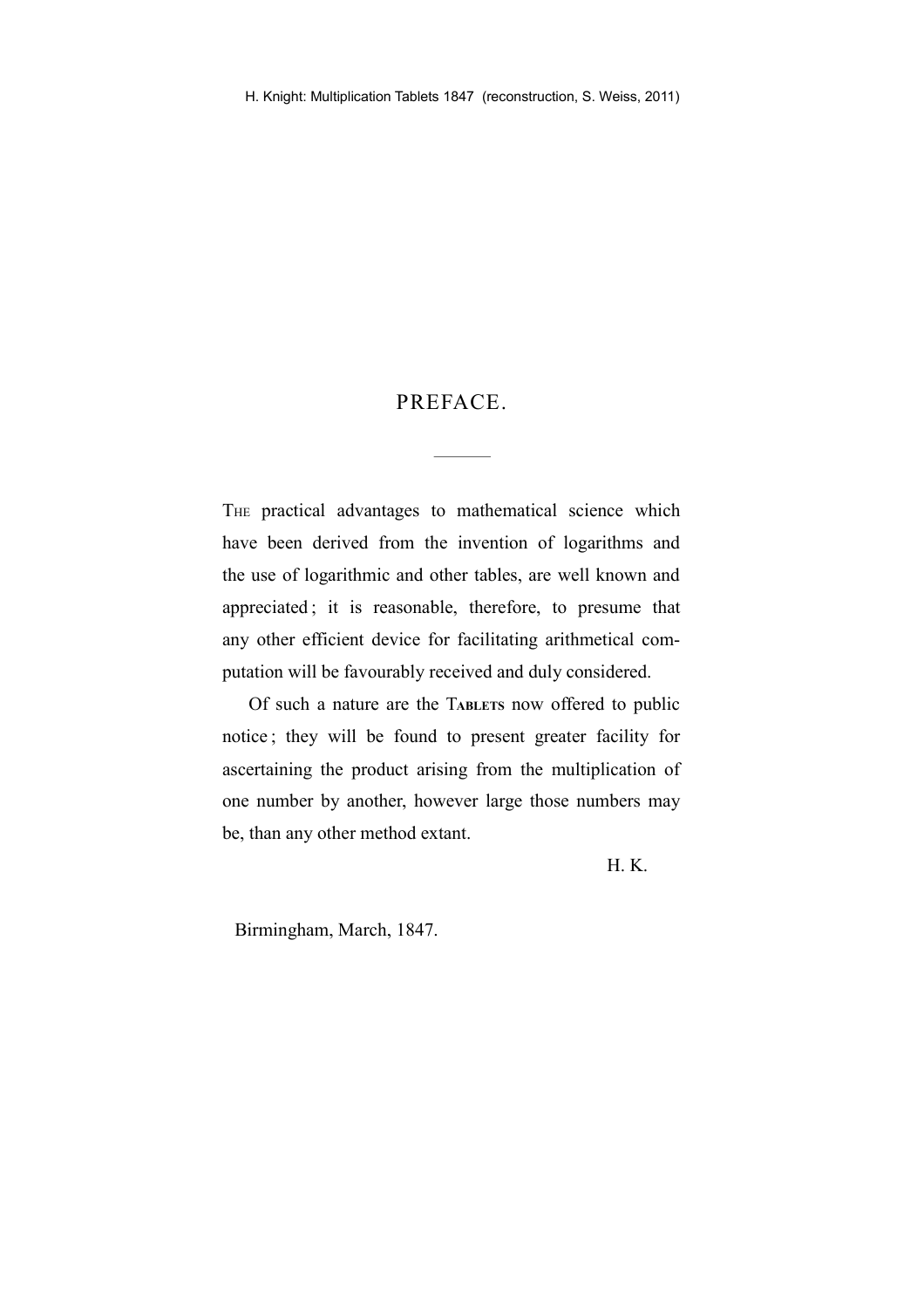## MULTIPLICATION TABLETS.

I**<sup>T</sup>** has ever been deemed expedient that the operation of Multiplication, particularly of large numbers, should be facilitated by the construction of Tables exhibiting the proper figures to be extracted therefrom, and that actual computation and mental effort, should thereby be rendered unnecessary ; but the apparently unlimited extent of Tables necessary to provide for every contingency has rendered it doubtful if advantage could be derived from the use of such extensive Tables. The apprehended obstacle has, however, been only imaginary.

These T**ABLETS** are derived from a T**HEOREM** of S. S**LONIMSKI**, a distinguished Mathematician, of Bialystock, in Poland, developing a curions and important property of numbers which appears to have escaped the notice of other mathematicians. Far from contemplating the existence of such a property, men distinguished by scientific attainments have employed considerable time in computing the number of *books* that would be necessary for containing tables to exhibit the figures arising from the involutions or multiplications by each of the nine digits, of every sum composed, even of a limited number of figures.

The Theorem, however, of Mr. S**LONIMSKI**, and its demonstration, not only remove uncertainty on this subject, but afford gratifying proof, that far from requiring a number of **BOOKS**, a single **PAGE** of moderate extent will suffice for the purpose, without any limit as to the number or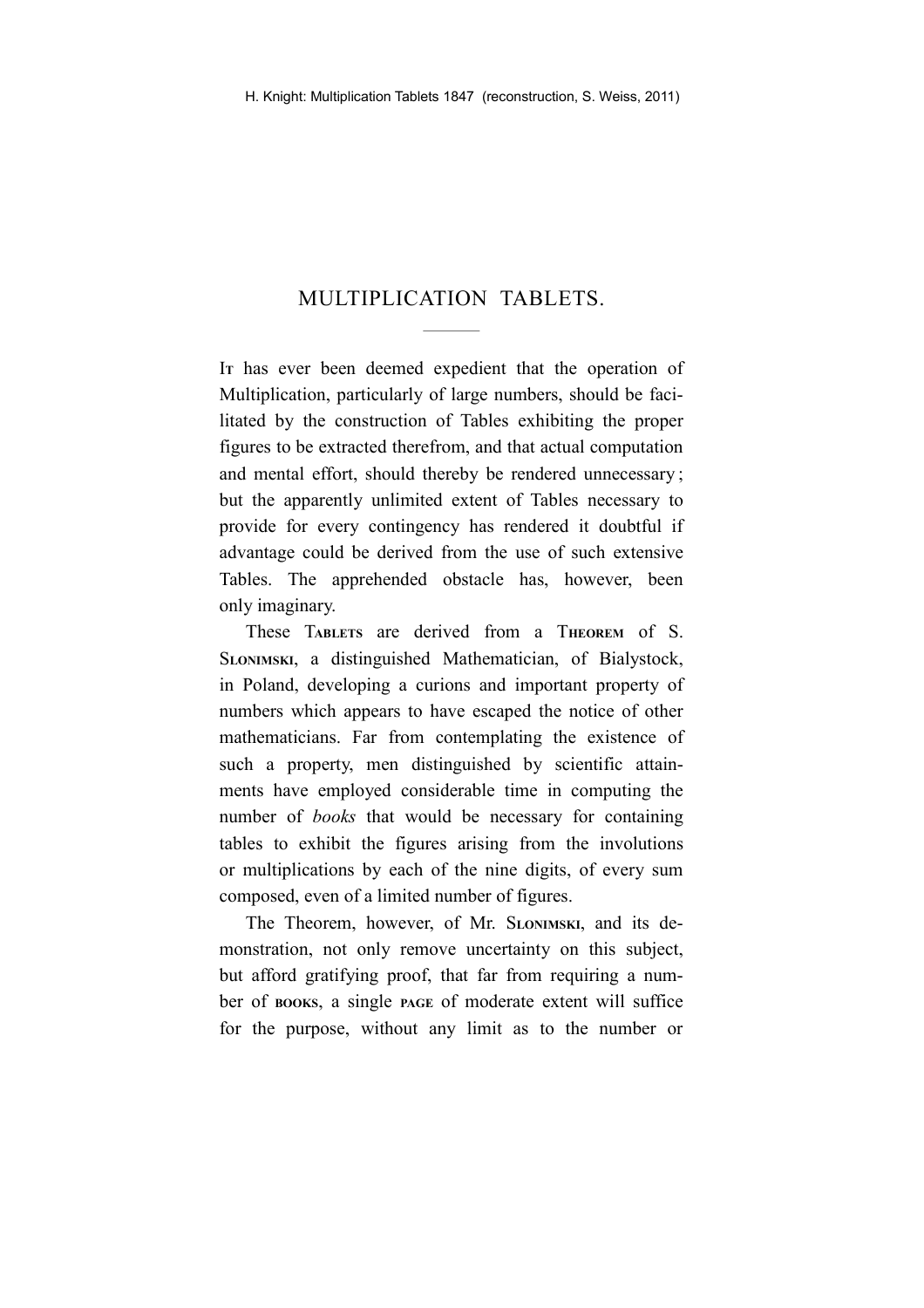order of the figures of which a multiplicand may be composed.

The following is a translation of Mr. S**LONIMSKI'<sup>S</sup>** Theorem:—

#### THEOREM.

LET Z be any number whatever, and let the figures composing that number, in passing from the right hand to the left, be represented by  $z_1$ ,  $z_2$ ,  $z_3$ , . . . .  $z_6$ , . . . . If under the number Z be written its multiples 2Z , 3Z , 4Z , 5Z , 6Z , 7Z , 8Z , 9Z , in such order that the units, tens, hundreds, &c. appear in vertical lines, it is evident that the last vertical line, viz. that which appears under the last figure z1 , of the number Z , will contain the *second figures* of the products 2*z*<sup>1</sup> , 3*z*<sup>1</sup> , 4*z*<sup>1</sup> , 5*z*<sup>1</sup> , 6*z*<sup>1</sup> , 7*z*<sup>1</sup> , 8*z*<sup>1</sup> , and 9*z*1. But such will not be the case with respect to all the other vertical lines; that for example which is under *z*ε, will not contain the series of *second figures* of the products 2*z*<sup>ε</sup> , 3*z*<sup>ε</sup> , 4*z*<sup>ε</sup> , 5*z*<sup>ε</sup> , 6*z*<sup>ε</sup> , 7*z*<sup>ε</sup> , 8*z*<sup>ε</sup> , 9*z*ε. To obtain the figures under this line, there requires to be added to the series of second figures of the multiples of *z*<sup>ε</sup> , a **COMPLE-MENTARY SERIES**, dependent on the figures which follow *z*ε, in the number Z.

Now whatever may be these last mentioned figures, there exist but **TWENTY-EIGHT DIFFERENT COMPLEMENTARY SERIES** ; and on adding to the series of *second figures* of the multiples of  $z_{\varepsilon}$ , that one of the twenty-eight complementary series which appertains to the figures which follow  $z_{\varepsilon}$  in Z, the figures in the vertical line  $z_{\varepsilon}$  will be obtained.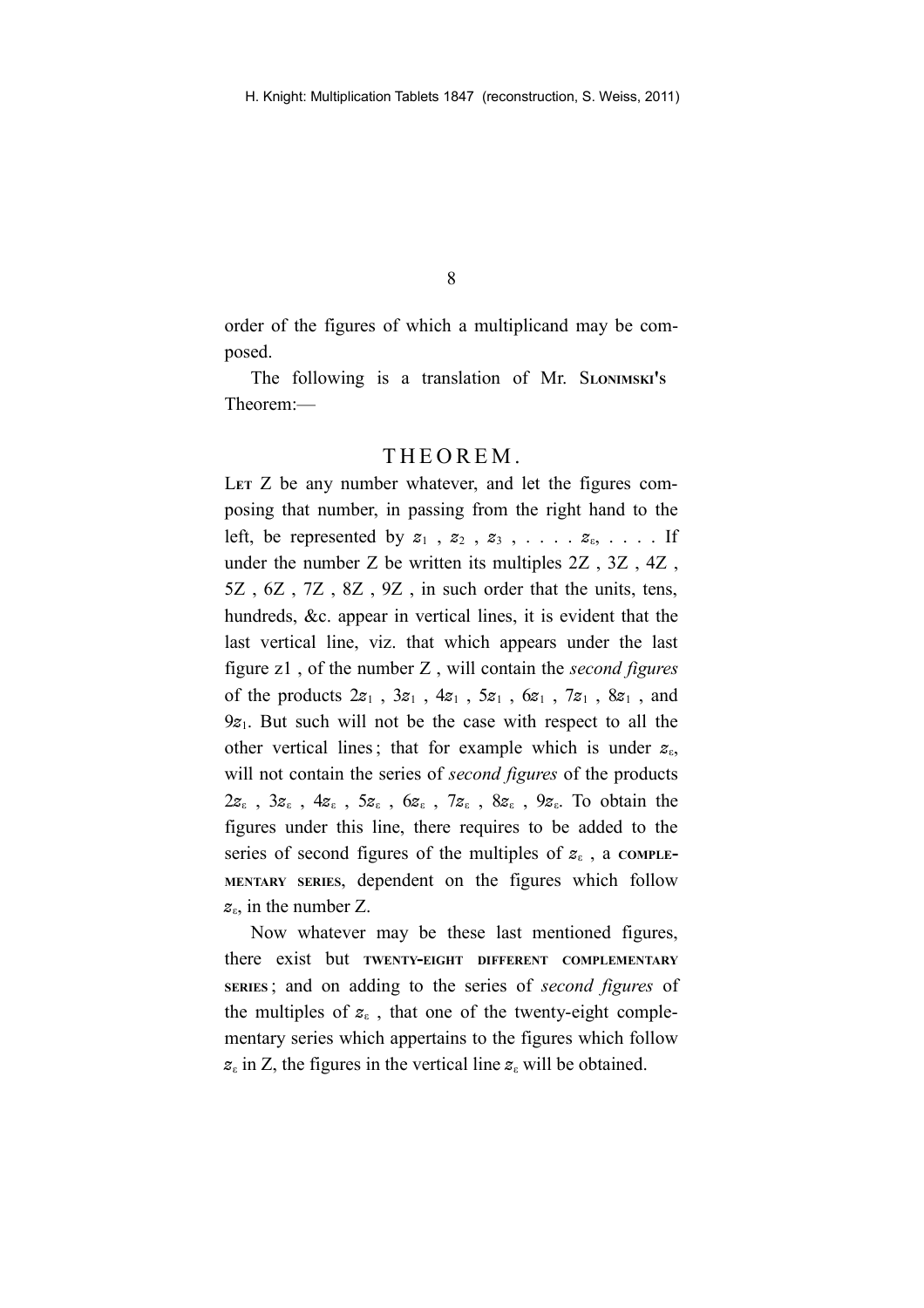#### CONSTRUCTION OF THE TABLETS.

T**HE** diffèrent **COMPLEMENTARY SERIES** predicated in Mr. S**LONIMSKI'<sup>S</sup>** T**HEOREM**, and developed by its demonstration, constitute the first of these T**ABLETS**, at the head of which is placed the character 0.

The figures of the several series on the other Tablets, 1 to 9 inclusive, are obtained by the addition of the *contingent complementary series* to the *second figures* of the respective products, as suggested in the Theorem.

Each Tablet is headed by its appropriate figure, denoting it also, to be the Tablet that must be used whenever any multiplicand is required to be multiplied by that particular number ; and immediately over the several series in each Tablet are the relative figures 0 , 1 , 2 , 3 , 4 , 5 , 6 , 7 , 8 , 9 , which may there be termed Enumerators.

For convenience of reference corresponding Enumerators are placed at the foot of each Tablet.

The several series are consecutively numbered in red ink on the left band side of each Tablet ; and on the right, in red ink, are numbers which indicate the particular series, on its appropriate Tablet, that must be used with the next multiplying figure.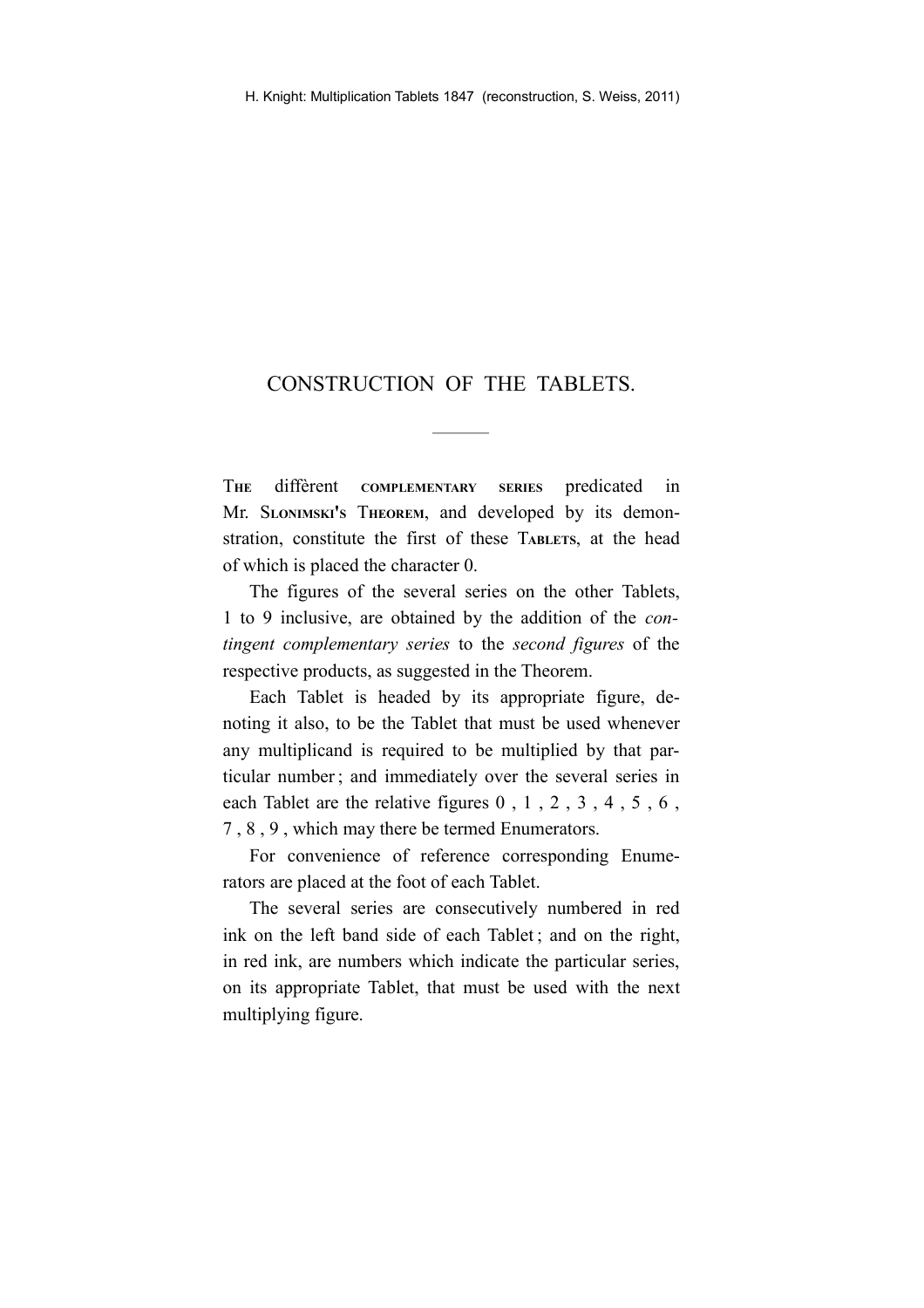## DIRECTIONS FOR USING THE TABLETS.

T**<sup>O</sup>** ascertain, by means of these Tablets, the product arising from the multiplication of one number by another. For example, of 78325946 by 5906637: take the T**ABLET** corresponding with the first or units figure of the multiplier (7), and from the first series thereon write down the figures under those in the upper or enumeration row, which correspond respectively with the several figures of the multiplicand.

In the present example the figures to be extracted from the Tablet 7 are 96145382 ; and on the right of the series is found, in red ink, the number 20, indicating the series to be used on the next Tablet with the multiplier 3, in order to obtain the next product, which is found to be 59178342. The same course having been pursued with the remaining figures of the multiplier, the character 0 must then be considered as preceding the first or left hand figure of the multiplicand, and the series (17), on the Tablet 0 (as denoted by the Tablet last in hand), must be used in like manner as any other.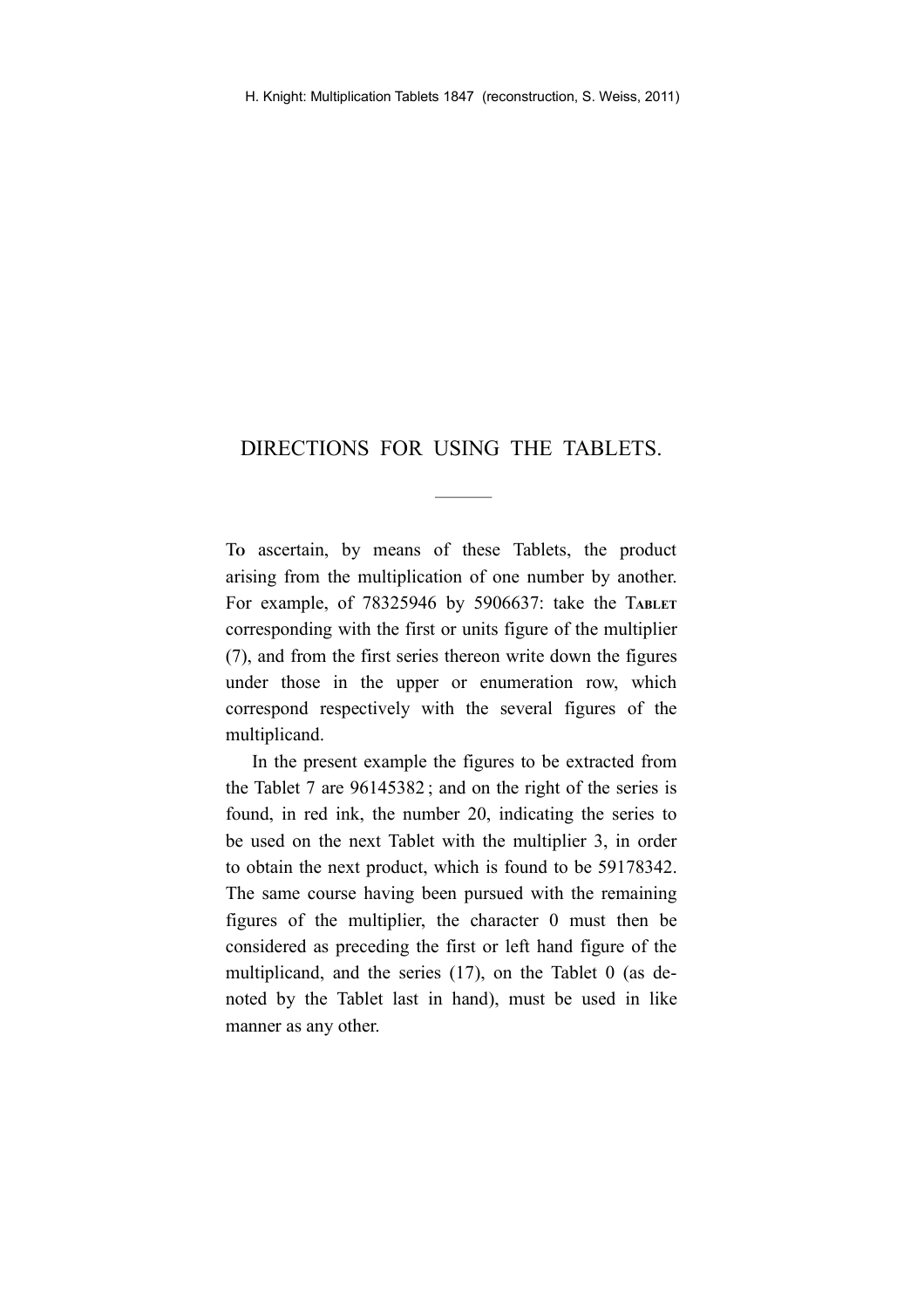The sum of the products has then to be ascertained by simple addition.\*

It will be observed, that in extracting the products from the Tablets, the operator may proceed from left to right, or from right to left, as most convenient. Also that the applicability and efficiency of the Tablets is not limited to a multiplicand of any given number of figures. The greater the number of such figures, the more will the utility of these Tablets be evident.

By the use of these T**ABLETS** the several products are ascertained with facility, and without mental effort ; whilst the time required will be found to be much less, and the risk of error much less, titan that by any tables heretofore devised, logarithmic tables certainly not excepted.

Whatever other benefits may be derived from the Theorem of Mr. **SLONIMSKI**, its value and importance must be admitted from its development of a property of numbers, on which are established results so extensively useful as those now presented to the public.

Mr. S**LONIMSKI** devoted several years to the invention of **INSTRUMENTS** for effecting arithmetical computations. By one of them the operations of **ADDITION** and **SUBTRAC**-**TION** are effected with admirable facility.

M**ULTIPLICATION** is with the greatest promptness performed by another.

<sup>\*</sup> This example will be found in full at the close of these remarks.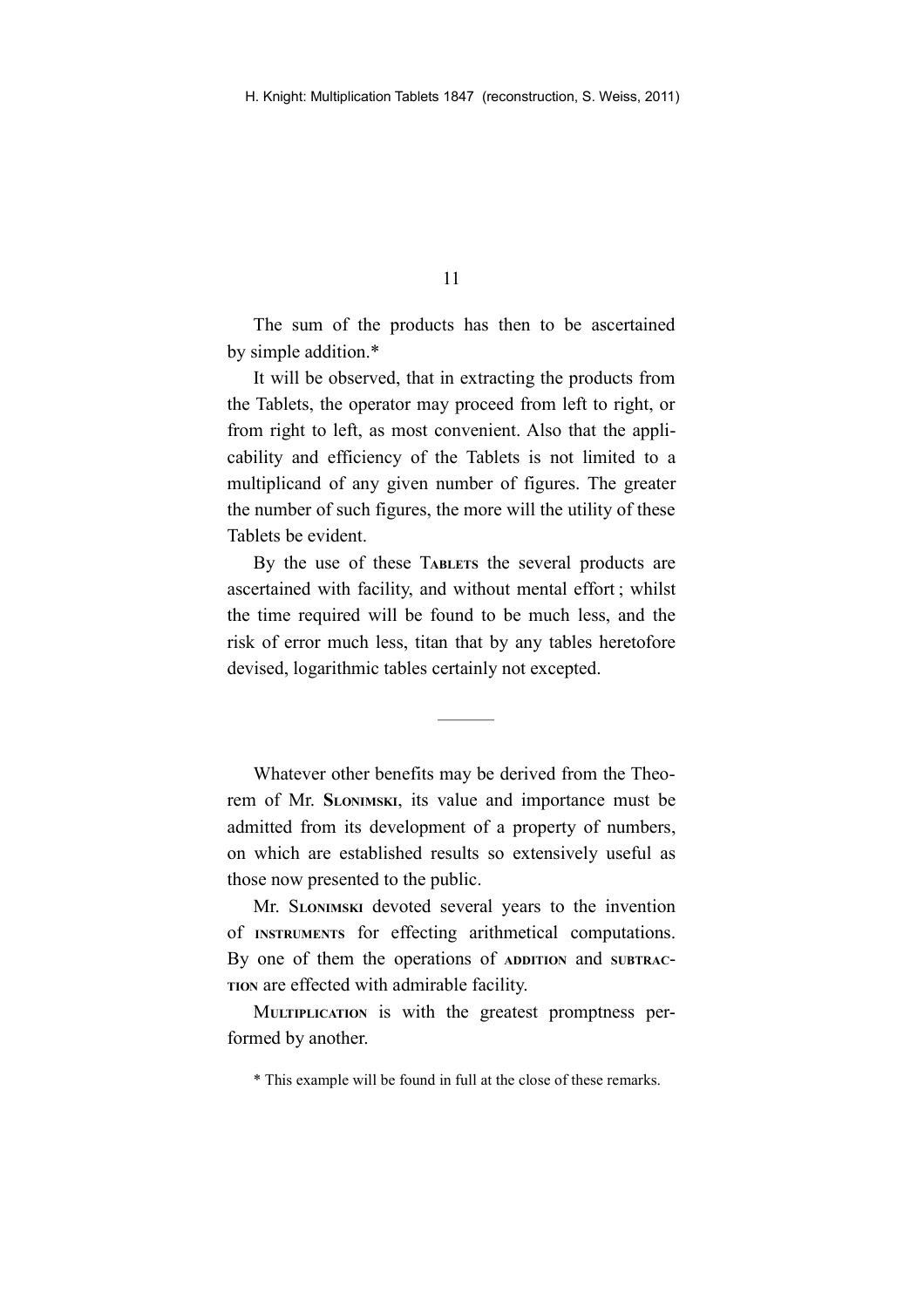Mr. S**LONIMSKI'<sup>S</sup>** researches with reference to such inventions probably led to the discovery of his peculiar Theorem, his very clever instrument for multiplication being founded thereon. One of the **ADDITION INSTRUMENTS** would be found an efficient adjunct to these Tablets, as the application of it would supersede the necessity for otherwise writing down, and adding together, the products derived from them.\*

The editor of these pages had the advantage of receiving the Theorem, with other papers, from Mr. S**LONIMSKI** himself, and he has gratification in the endeavour to make that gentleman's scientific labours more extensively known, and in presenting such an arrangement of this particular result as will render it generally useful.

\* These instruments have been patented in England, &c. by Mr. D. BARNETT, of Birmingham.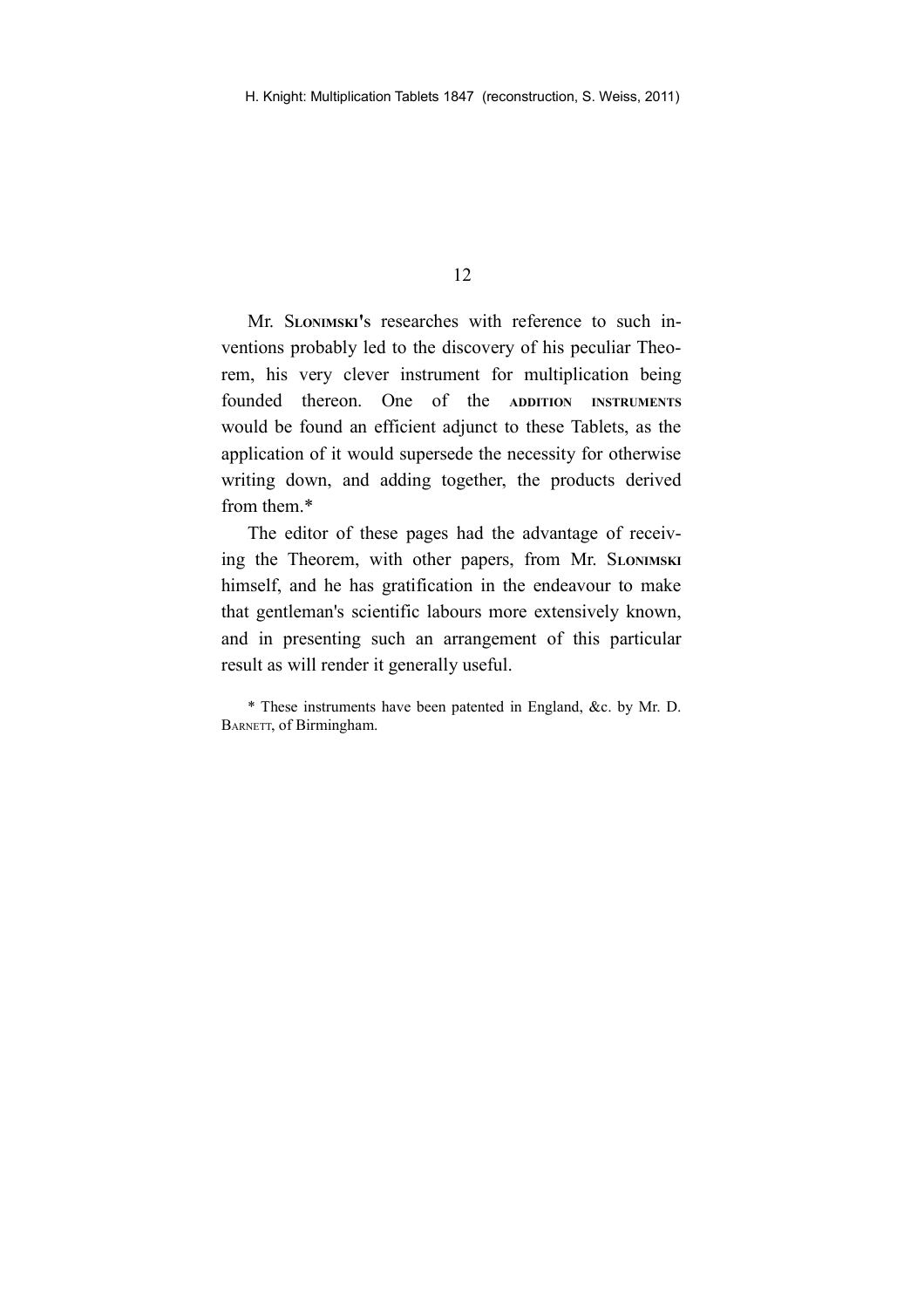#### AN EXAMPLE

#### ILLUSTRATIVE OF THE MANNER OF USING THE

## MULTIPLICATION TABLETS.

 $\overline{a}$ 

 $\overline{\phantom{a}}$ 

| Multiplicand         | 78325946        |    |   |    |
|----------------------|-----------------|----|---|----|
| Multiplier           | 5906637         |    |   |    |
| 1st Tablet Product   | 96145382        |    | 7 | 20 |
| 2nd                  | 59178342        | 20 | 3 | 10 |
| 3rd                  | 40921758        | 10 | 6 | 19 |
| 4th                  | 63933969        | 19 | 6 | 19 |
| 5th                  | 45113523        | 19 | 0 |    |
| 6th                  | 32785161        | 1  | 9 | 28 |
| 7th                  | 17719335        | 28 | 5 | 17 |
| 8th                  | 44112523        | 17 | 0 |    |
| <b>Total Product</b> | 462642930703602 |    |   |    |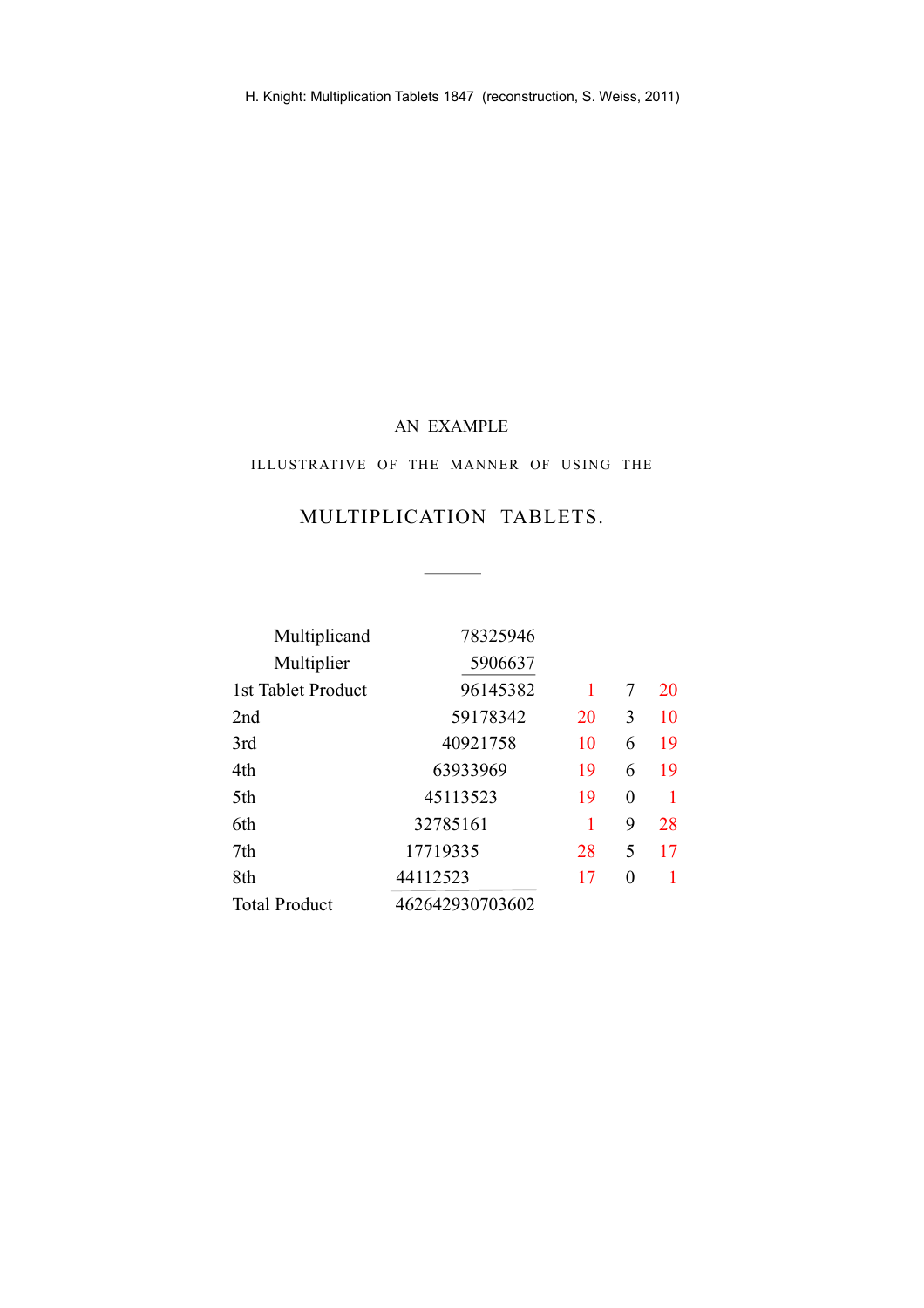|        | ٠                  |  |
|--------|--------------------|--|
| ×<br>× | I<br>I<br>۰.<br>۰. |  |

|                         | 0                | 1                | 2                | 3                | 4                | 5                       | 6                       | 7                       | 8                       | 9                       |              |
|-------------------------|------------------|------------------|------------------|------------------|------------------|-------------------------|-------------------------|-------------------------|-------------------------|-------------------------|--------------|
| 1                       | $\bf{0}$         | $\bf{0}$         | $\bf{0}$         | $\boldsymbol{0}$ | $\bf{0}$         | $\boldsymbol{0}$        | $\bf{0}$                | $\boldsymbol{0}$        | $\boldsymbol{0}$        | $\boldsymbol{0}$        | 1            |
| $\overline{\mathbf{c}}$ | $\boldsymbol{0}$ | $\boldsymbol{0}$ | $\boldsymbol{0}$ | $\boldsymbol{0}$ | $\boldsymbol{0}$ | $\boldsymbol{0}$        | $\boldsymbol{0}$        | $\boldsymbol{0}$        | $\boldsymbol{0}$        | 1                       | 1            |
| $\overline{\mathbf{3}}$ | $\boldsymbol{0}$ | $\boldsymbol{0}$ | $\boldsymbol{0}$ | $\boldsymbol{0}$ | $\boldsymbol{0}$ | $\boldsymbol{0}$        | $\boldsymbol{0}$        | $\boldsymbol{0}$        | $\mathbf{1}$            | 1                       | $\mathbf{1}$ |
| $\overline{\mathbf{4}}$ | $\boldsymbol{0}$ | $\boldsymbol{0}$ | $\boldsymbol{0}$ | $\boldsymbol{0}$ | $\boldsymbol{0}$ | $\boldsymbol{0}$        | $\boldsymbol{0}$        | 1                       | 1                       | $\mathbf{1}$            | 1            |
| 5                       | $\boldsymbol{0}$ | $\boldsymbol{0}$ | $\boldsymbol{0}$ | $\boldsymbol{0}$ | $\boldsymbol{0}$ | $\boldsymbol{0}$        | 1                       | 1                       | 1                       | 1                       | 1            |
| 6                       | $\boldsymbol{0}$ | $\boldsymbol{0}$ | $\boldsymbol{0}$ | $\boldsymbol{0}$ | $\boldsymbol{0}$ | 1                       | $\mathbf{1}$            | $\mathbf{1}$            | $\mathbf{1}$            | $\mathbf{1}$            | $\mathbf{1}$ |
| $\overline{7}$          | $\boldsymbol{0}$ | $\boldsymbol{0}$ | $\boldsymbol{0}$ | $\boldsymbol{0}$ | $\boldsymbol{0}$ | $\mathbf{1}$            | $\mathbf{1}$            | $\mathbf{1}$            | $\mathbf{1}$            | $\boldsymbol{2}$        | $\mathbf{1}$ |
| 8                       | $\boldsymbol{0}$ | $\boldsymbol{0}$ | $\boldsymbol{0}$ | $\boldsymbol{0}$ | $\mathbf{1}$     | 1                       | 1                       | 1                       | $\boldsymbol{2}$        | $\boldsymbol{2}$        | 1            |
| 9                       | $\boldsymbol{0}$ | $\bf{0}$         | $\boldsymbol{0}$ | $\boldsymbol{0}$ | 1                | $\mathbf{1}$            | 1                       | 2                       | $\boldsymbol{2}$        | 2                       | 1            |
| 10                      | $\boldsymbol{0}$ | $\boldsymbol{0}$ | $\boldsymbol{0}$ | $\mathbf{1}$     | $\mathbf{1}$     | 1                       | 2                       | $\boldsymbol{2}$        | $\boldsymbol{2}$        | 3                       | 1            |
| 11                      | $\boldsymbol{0}$ | $\boldsymbol{0}$ | $\boldsymbol{0}$ | $\mathbf{1}$     | $\mathbf{1}$     | 1                       | $\boldsymbol{2}$        | $\boldsymbol{2}$        | 3                       | 3                       | $\mathbf{1}$ |
| 12                      | $\boldsymbol{0}$ | $\boldsymbol{0}$ | $\boldsymbol{0}$ | 1                | 1                | $\boldsymbol{2}$        | $\boldsymbol{2}$        | $\boldsymbol{2}$        | $\mathbf{3}$            | 3                       | $\mathbf{1}$ |
| 13                      | $\boldsymbol{0}$ | $\boldsymbol{0}$ | $\boldsymbol{0}$ | 1                | 1                | 2                       | $\boldsymbol{2}$        | 3                       | 3                       | 3                       | 1            |
| 14                      | $\boldsymbol{0}$ | $\boldsymbol{0}$ | $\boldsymbol{0}$ | $\mathbf{1}$     | $\mathbf{1}$     | $\mathbf 2$             | $\boldsymbol{2}$        | $\mathbf{3}$            | $\mathbf{3}$            | $\overline{\mathbf{4}}$ | $\mathbf{1}$ |
| 15                      | $\boldsymbol{0}$ | $\boldsymbol{0}$ | $\mathbf{1}$     | $\mathbf{1}$     | $\boldsymbol{2}$ | $\mathbf 2$             | 3                       | 3                       | $\overline{\mathbf{4}}$ | $\boldsymbol{4}$        | $\mathbf{1}$ |
| 16                      | $\boldsymbol{0}$ | $\boldsymbol{0}$ | 1                | $\mathbf{1}$     | 2                | $\boldsymbol{2}$        | 3                       | $\overline{\mathbf{3}}$ | $\overline{\bf{4}}$     | 5                       | $\mathbf{1}$ |
| 17                      | $\boldsymbol{0}$ | $\boldsymbol{0}$ | 1                | 1                | 2                | $\mathbf{2}$            | 3                       | $\overline{\mathbf{4}}$ | $\overline{\mathbf{4}}$ | 5                       | $\mathbf{1}$ |
| 18                      | $\boldsymbol{0}$ | $\boldsymbol{0}$ | 1                | 1                | $\boldsymbol{2}$ | 3                       | 3                       | $\overline{\mathbf{4}}$ | $\overline{\mathbf{4}}$ | 5                       | $\mathbf{1}$ |
| 19                      | $\boldsymbol{0}$ | $\boldsymbol{0}$ | 1                | $\mathbf{1}$     | $\boldsymbol{2}$ | 3                       | 3                       | $\overline{\mathbf{4}}$ | 5                       | 5                       | $\mathbf{1}$ |
| 20                      | $\boldsymbol{0}$ | $\boldsymbol{0}$ | 1                | $\boldsymbol{2}$ | $\boldsymbol{2}$ | 3                       | $\overline{\mathbf{4}}$ | $\overline{\mathbf{4}}$ | 5                       | 6                       | $\mathbf{1}$ |
| 21                      | $\boldsymbol{0}$ | $\boldsymbol{0}$ | 1                | 2                | $\boldsymbol{2}$ | 3                       | $\overline{\mathbf{4}}$ | 5                       | 5                       | 6                       | 1            |
| 22                      | $\boldsymbol{0}$ | $\boldsymbol{0}$ | $\mathbf{1}$     | $\overline{2}$   | $\mathbf{3}$     | 3                       | $\overline{\mathbf{4}}$ | 5                       | 6                       | 6                       | $\mathbf{1}$ |
| 23                      | $\boldsymbol{0}$ | $\boldsymbol{0}$ | $\mathbf{1}$     | $\boldsymbol{2}$ | $\mathbf{3}$     | 3                       | $\overline{\mathbf{4}}$ | 5                       | 6                       | 7                       | $\mathbf{1}$ |
| 24                      | $\boldsymbol{0}$ | $\boldsymbol{0}$ | $\mathbf{1}$     | $\boldsymbol{2}$ | 3                | $\overline{\mathbf{4}}$ | $\overline{\mathbf{4}}$ | 5                       | 6                       | 7                       | $\mathbf{1}$ |
| 25                      | $\boldsymbol{0}$ | $\boldsymbol{0}$ | $\mathbf{1}$     | $\boldsymbol{2}$ | 3                | $\overline{\mathbf{4}}$ | 5                       | 5                       | 6                       | 7                       | 1            |
| 26                      | $\boldsymbol{0}$ | $\boldsymbol{0}$ | 1                | $\boldsymbol{2}$ | 3                | 4                       | 5 <sup>1</sup>          | 6                       | 6                       | 7                       | 1            |
| 27                      | $\boldsymbol{0}$ | $\boldsymbol{0}$ | $\mathbf{1}$     | $\boldsymbol{2}$ | 3                | $\overline{\mathbf{4}}$ | 5 <sup>1</sup>          | 6                       | $\overline{7}$          | 7                       | 1            |
| 28                      | $\boldsymbol{0}$ | $\boldsymbol{0}$ | $\mathbf{1}$     | $\overline{2}$   | 3                | $\overline{\mathbf{4}}$ | 5                       | 6                       | $\overline{7}$          | 8                       | 1            |
|                         | $\boldsymbol{0}$ |                  |                  | $1 \t2 \t3 \t4$  |                  |                         | 5 6 7 8                 |                         |                         | 9                       |              |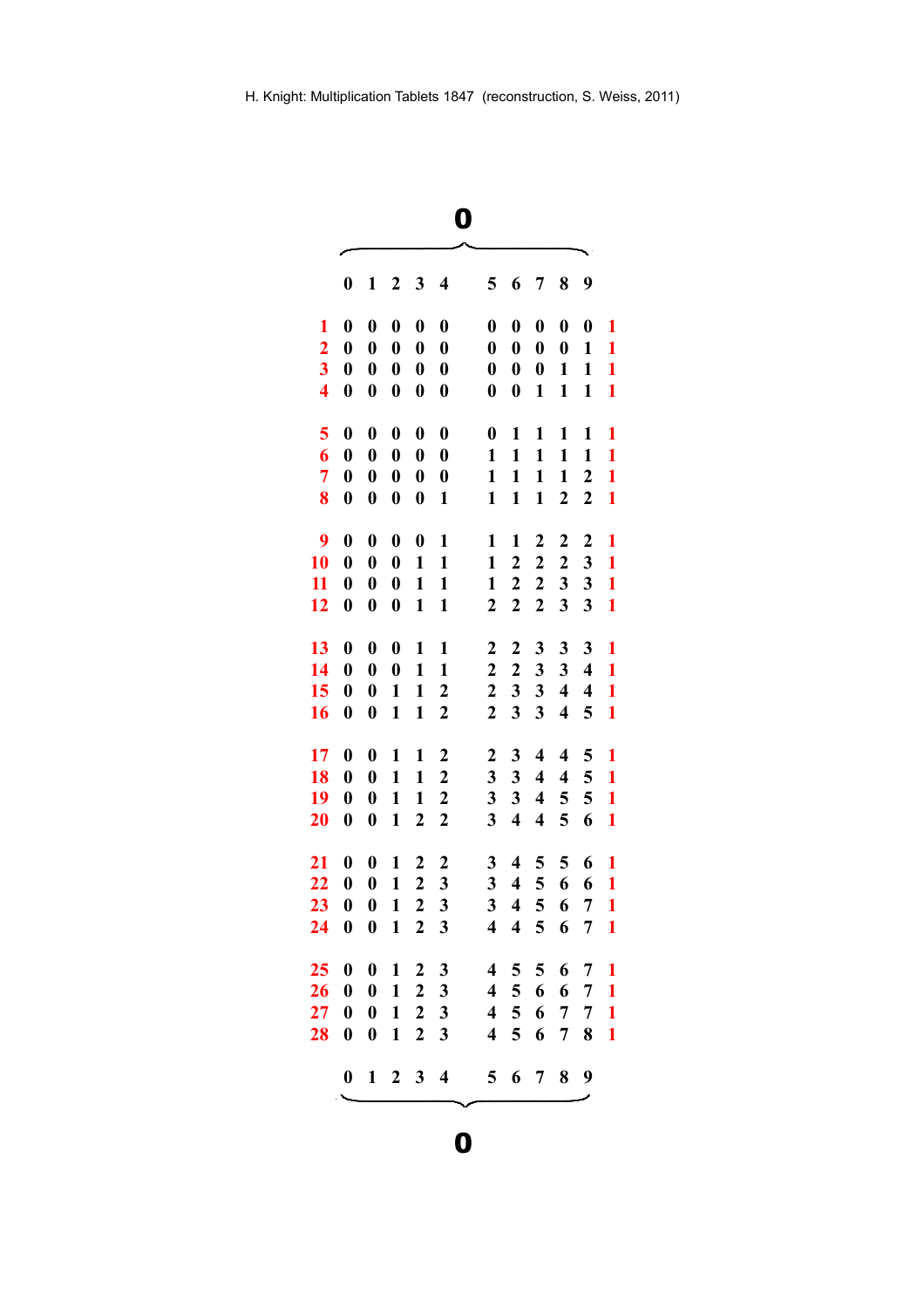|                         | $\boldsymbol{0}$ | 1            | $\boldsymbol{2}$        | 3                       | 4                       | 5              | 6                | 7                       | 8                       | 9                       |                         |  |
|-------------------------|------------------|--------------|-------------------------|-------------------------|-------------------------|----------------|------------------|-------------------------|-------------------------|-------------------------|-------------------------|--|
| 1                       | $\boldsymbol{0}$ | 1            | $\boldsymbol{2}$        | 3                       | $\overline{\mathbf{4}}$ | 5              | 6                | 7                       | 8                       | 9                       | 1                       |  |
| $\overline{2}$          | $\boldsymbol{0}$ | $\mathbf{1}$ | $\overline{2}$          | 3                       | $\overline{\mathbf{4}}$ | 5              | 6                | 7                       | 8                       | $\boldsymbol{0}$        | $\overline{2}$          |  |
| $\overline{\mathbf{3}}$ | $\boldsymbol{0}$ | $\mathbf{1}$ | $\boldsymbol{2}$        | $\mathbf{3}$            | $\overline{\mathbf{4}}$ | 5              | 6                | $\overline{7}$          | 9                       | $\boldsymbol{0}$        | $\overline{\mathbf{2}}$ |  |
| $\overline{\mathbf{4}}$ | $\boldsymbol{0}$ | $\mathbf{1}$ | $\boldsymbol{2}$        | $\overline{\mathbf{3}}$ | $\overline{\mathbf{4}}$ | 5              | 6                | 8                       | 9                       | $\boldsymbol{0}$        | $\overline{2}$          |  |
| 5                       | $\boldsymbol{0}$ | 1            | $\mathbf{2}$            | 3                       | $\overline{\mathbf{4}}$ | 5              | $\overline{7}$   | 8                       | 9                       | $\boldsymbol{0}$        | $\overline{2}$          |  |
| 6                       | $\boldsymbol{0}$ | $\mathbf{1}$ | $\boldsymbol{2}$        | 3                       | $\overline{\mathbf{4}}$ | 6              | 7                | 8                       | 9                       | $\boldsymbol{0}$        | $\overline{2}$          |  |
| $\overline{7}$          | $\boldsymbol{0}$ | $\mathbf{1}$ | $\overline{2}$          | 3                       | $\overline{\mathbf{4}}$ | 6              | 7                | 8                       | 9                       | $\mathbf{1}$            | $\overline{\mathbf{2}}$ |  |
| 8                       | $\boldsymbol{0}$ | $\mathbf{1}$ | $\boldsymbol{2}$        | 3                       | 5                       | 6              | 7                | 8                       | $\boldsymbol{0}$        | $\mathbf{1}$            | 3                       |  |
| $\boldsymbol{9}$        | $\boldsymbol{0}$ | 1            | $\mathbf 2$             | 3                       | 5                       | 6              | 7                | 9                       | $\boldsymbol{0}$        | 1                       | 3                       |  |
| 10                      | $\boldsymbol{0}$ | $\mathbf{1}$ | $\boldsymbol{2}$        | $\overline{\mathbf{4}}$ | 5                       | 6              | 8                | 9                       | $\boldsymbol{0}$        | $\boldsymbol{2}$        | 3                       |  |
| 11                      | $\boldsymbol{0}$ | $\mathbf{1}$ | $\boldsymbol{2}$        | $\overline{\mathbf{4}}$ | 5                       | 6              | 8                | 9                       | $\mathbf{1}$            | $\boldsymbol{2}$        | 3                       |  |
| 12                      | $\boldsymbol{0}$ | $\mathbf{1}$ | $\boldsymbol{2}$        | $\overline{\mathbf{4}}$ | 5                       | 7              | 8                | 9                       | $\mathbf{1}$            | $\overline{2}$          | 3                       |  |
| 13                      | $\boldsymbol{0}$ | 1            | $\boldsymbol{2}$        | $\overline{\mathbf{4}}$ | 5                       | 7              | 8                | $\boldsymbol{0}$        | 1                       | $\boldsymbol{2}$        | $\overline{\mathbf{4}}$ |  |
| 14                      | $\boldsymbol{0}$ | $\mathbf{1}$ | $\overline{2}$          | $\overline{\mathbf{4}}$ | 5                       | 7              | 8                | $\boldsymbol{0}$        | $\mathbf{1}$            | 3                       | $\overline{\mathbf{4}}$ |  |
| 15                      | $\boldsymbol{0}$ | $\mathbf{1}$ | $\overline{\mathbf{3}}$ | $\overline{\mathbf{4}}$ | 6                       | 7              | 9                | $\boldsymbol{0}$        | $\boldsymbol{2}$        | 3                       | 4                       |  |
| 16                      | $\boldsymbol{0}$ | $\mathbf{1}$ | 3                       | $\overline{\mathbf{4}}$ | 6                       | 7              | 9                | $\boldsymbol{0}$        | $\boldsymbol{2}$        | $\overline{\mathbf{4}}$ | $\overline{\mathbf{4}}$ |  |
| 17                      | $\boldsymbol{0}$ | 1            | 3                       | $\overline{\mathbf{4}}$ | 6                       | 7              | 9                | $\mathbf{1}$            | $\boldsymbol{2}$        | $\overline{\mathbf{4}}$ | $\overline{\mathbf{4}}$ |  |
| 18                      | $\boldsymbol{0}$ | $\mathbf{1}$ | 3                       | 4                       | 6                       | 8              | 9                | $\mathbf{1}$            | $\boldsymbol{2}$        | $\overline{\mathbf{4}}$ | $\overline{\mathbf{4}}$ |  |
| 19                      | $\boldsymbol{0}$ | $\mathbf{1}$ | 3                       | $\overline{\mathbf{4}}$ | 6                       | 8              | 9                | $\mathbf{1}$            | 3                       | $\overline{\mathbf{4}}$ | $\overline{\mathbf{4}}$ |  |
| 20                      | $\boldsymbol{0}$ | $\mathbf{1}$ | 3                       | 5                       | 6                       | 8              | $\boldsymbol{0}$ | $\mathbf{1}$            | $\overline{\mathbf{3}}$ | 5                       | 5                       |  |
| $\overline{21}$         | $\boldsymbol{0}$ | 1            | 3                       | 5                       | 6                       | 8              | $\boldsymbol{0}$ | $\boldsymbol{2}$        | 3                       | 5                       | 5                       |  |
| 22                      | $\boldsymbol{0}$ | $\mathbf{1}$ | 3                       | 5                       | 7                       | 8              | $\bf{0}$         | $\overline{2}$          | $\overline{\mathbf{4}}$ | 5                       | 5                       |  |
| 23                      | $\boldsymbol{0}$ | 1            | $\mathbf{3}$            | 5                       | 7                       | 8              | $\boldsymbol{0}$ | $\boldsymbol{2}$        | $\overline{\mathbf{4}}$ | 6                       | 5                       |  |
| 24                      | $\boldsymbol{0}$ | $\mathbf{1}$ | 3                       | 5                       | 7                       | 9              | $\boldsymbol{0}$ | $\boldsymbol{2}$        | $\overline{\mathbf{4}}$ | 6                       | 5                       |  |
| 25                      | $\boldsymbol{0}$ | 1            | $\mathbf{3}$            | 5                       | $\overline{7}$          | 9              | 1                | $\boldsymbol{2}$        | $\overline{\mathbf{4}}$ | 6                       | 5                       |  |
| 26                      | $\boldsymbol{0}$ | $\mathbf{1}$ | $\mathbf{3}$            | 5                       | $\overline{7}$          | 9              | $\mathbf{1}$     | 3                       | $\overline{\mathbf{4}}$ | 6                       | 5                       |  |
| $\overline{27}$         | $\boldsymbol{0}$ | $\mathbf{1}$ | $\mathbf{3}$            | 5                       | $\overline{7}$          | 9              | $\mathbf{1}$     | $\mathbf{3}$            | 5                       | 6                       | 5                       |  |
| 28                      | $\boldsymbol{0}$ | $\mathbf{1}$ | 3                       | 5                       | 7                       | 9              | $\mathbf{1}$     | $\overline{\mathbf{3}}$ | 5                       | 7                       | 5                       |  |
|                         | $\boldsymbol{0}$ |              | $1\quad 2\quad 3$       |                         | $\overline{\mathbf{4}}$ | 5 <sup>5</sup> |                  | 6 <sub>7</sub>          | 8                       | 9                       |                         |  |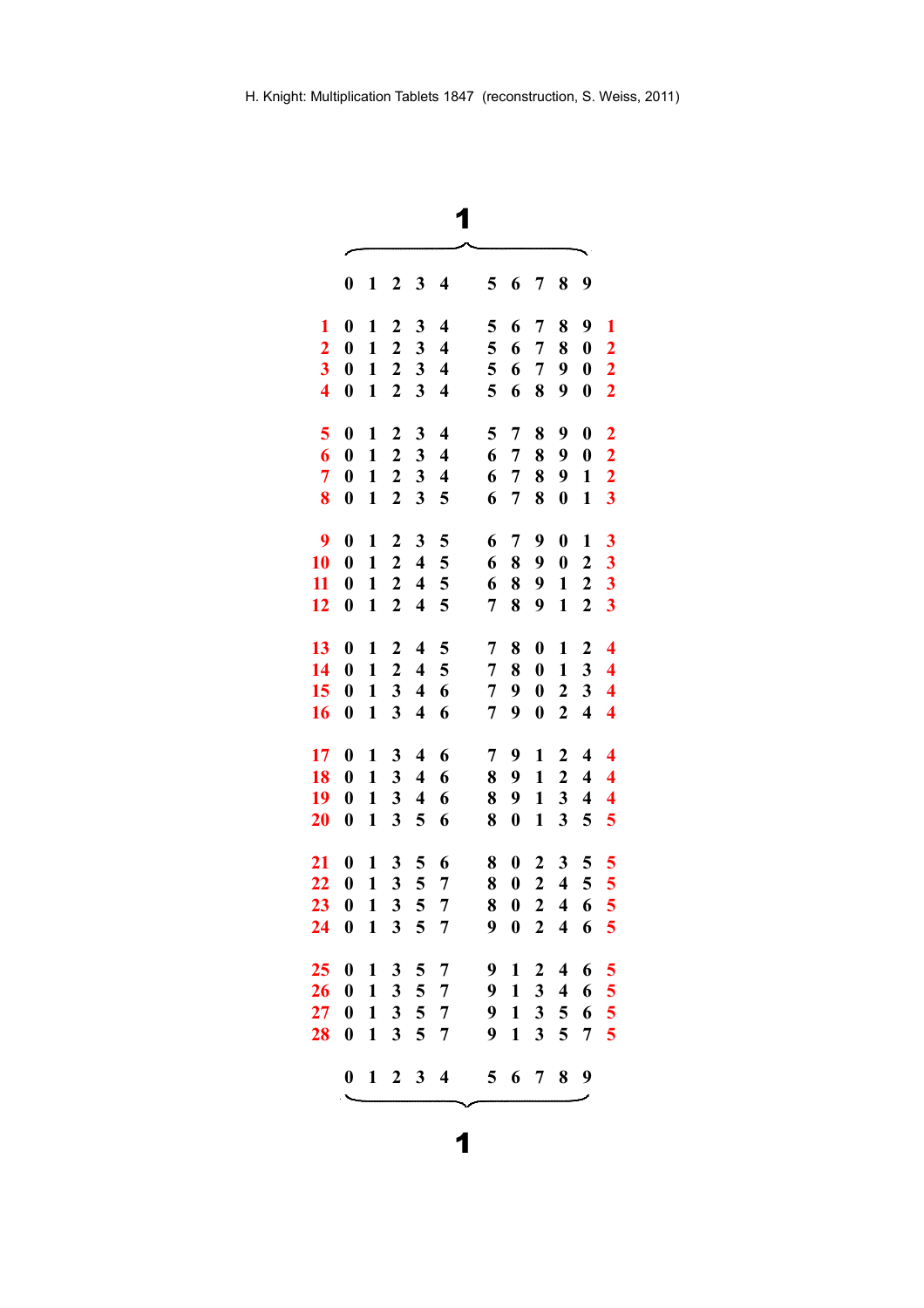| ×.          |  |
|-------------|--|
| I<br>I<br>I |  |
|             |  |

| 0<br>$\boldsymbol{0}$<br>$\boldsymbol{0}$<br>$\boldsymbol{0}$<br>$\boldsymbol{0}$<br>$\boldsymbol{0}$<br>$\boldsymbol{0}$<br>$\boldsymbol{0}$<br>$\boldsymbol{0}$<br>$\boldsymbol{0}$<br>$\boldsymbol{0}$<br>$\boldsymbol{0}$ | 1<br>$\overline{2}$<br>$\mathbf{2}$<br>$\boldsymbol{2}$<br>$\boldsymbol{2}$<br>$\overline{2}$<br>$\boldsymbol{2}$<br>$\overline{2}$<br>$\overline{2}$<br>$\overline{2}$ | 2<br>$\overline{\mathbf{4}}$<br>$\overline{\mathbf{4}}$<br>$\overline{\mathbf{4}}$<br>4<br>$\overline{\mathbf{4}}$<br>$\overline{\mathbf{4}}$<br>$\overline{\mathbf{4}}$<br>$\overline{\mathbf{4}}$ | 3<br>6<br>6<br>6<br>6<br>6<br>6<br>6<br>6      | $\overline{\mathbf{4}}$<br>8<br>8<br>8<br>8<br>8<br>8<br>8                 | 5<br>0<br>$\boldsymbol{0}$<br>$\boldsymbol{0}$<br>$\boldsymbol{0}$<br>$\boldsymbol{0}$<br>$\mathbf{1}$                                                       | 6<br>$\overline{2}$<br>$\boldsymbol{2}$<br>$\boldsymbol{2}$<br>$\boldsymbol{2}$<br>3               | 7<br>$\overline{\mathbf{4}}$<br>$\overline{\mathbf{4}}$<br>$\overline{\mathbf{4}}$<br>5<br>5 | 8<br>6<br>6<br>7<br>7<br>7                                                          | 9<br>8<br>9<br>9<br>9<br>9                                                                                                                                                                                  | 6<br>6<br>6<br>6<br>6                                           |
|-------------------------------------------------------------------------------------------------------------------------------------------------------------------------------------------------------------------------------|-------------------------------------------------------------------------------------------------------------------------------------------------------------------------|-----------------------------------------------------------------------------------------------------------------------------------------------------------------------------------------------------|------------------------------------------------|----------------------------------------------------------------------------|--------------------------------------------------------------------------------------------------------------------------------------------------------------|----------------------------------------------------------------------------------------------------|----------------------------------------------------------------------------------------------|-------------------------------------------------------------------------------------|-------------------------------------------------------------------------------------------------------------------------------------------------------------------------------------------------------------|-----------------------------------------------------------------|
|                                                                                                                                                                                                                               |                                                                                                                                                                         |                                                                                                                                                                                                     |                                                |                                                                            |                                                                                                                                                              |                                                                                                    |                                                                                              |                                                                                     |                                                                                                                                                                                                             |                                                                 |
|                                                                                                                                                                                                                               |                                                                                                                                                                         |                                                                                                                                                                                                     |                                                |                                                                            |                                                                                                                                                              |                                                                                                    |                                                                                              |                                                                                     |                                                                                                                                                                                                             |                                                                 |
|                                                                                                                                                                                                                               |                                                                                                                                                                         |                                                                                                                                                                                                     |                                                |                                                                            |                                                                                                                                                              |                                                                                                    |                                                                                              |                                                                                     |                                                                                                                                                                                                             |                                                                 |
|                                                                                                                                                                                                                               |                                                                                                                                                                         |                                                                                                                                                                                                     |                                                |                                                                            |                                                                                                                                                              |                                                                                                    |                                                                                              |                                                                                     |                                                                                                                                                                                                             |                                                                 |
|                                                                                                                                                                                                                               |                                                                                                                                                                         |                                                                                                                                                                                                     |                                                |                                                                            |                                                                                                                                                              |                                                                                                    |                                                                                              |                                                                                     |                                                                                                                                                                                                             |                                                                 |
|                                                                                                                                                                                                                               |                                                                                                                                                                         |                                                                                                                                                                                                     |                                                |                                                                            |                                                                                                                                                              |                                                                                                    |                                                                                              |                                                                                     |                                                                                                                                                                                                             |                                                                 |
|                                                                                                                                                                                                                               |                                                                                                                                                                         |                                                                                                                                                                                                     |                                                |                                                                            |                                                                                                                                                              |                                                                                                    |                                                                                              |                                                                                     |                                                                                                                                                                                                             |                                                                 |
|                                                                                                                                                                                                                               |                                                                                                                                                                         |                                                                                                                                                                                                     |                                                |                                                                            |                                                                                                                                                              | 3                                                                                                  | 5                                                                                            | $\overline{7}$                                                                      | 9                                                                                                                                                                                                           | 6                                                               |
|                                                                                                                                                                                                                               |                                                                                                                                                                         |                                                                                                                                                                                                     |                                                |                                                                            | $\mathbf{1}$                                                                                                                                                 | 3                                                                                                  | 5                                                                                            | 7                                                                                   | $\boldsymbol{0}$                                                                                                                                                                                            | 7                                                               |
|                                                                                                                                                                                                                               |                                                                                                                                                                         |                                                                                                                                                                                                     |                                                | 9                                                                          | $\mathbf{1}$                                                                                                                                                 | 3                                                                                                  | 5                                                                                            | 8                                                                                   | $\boldsymbol{0}$                                                                                                                                                                                            | 7                                                               |
|                                                                                                                                                                                                                               |                                                                                                                                                                         | $\overline{\mathbf{4}}$                                                                                                                                                                             | 6                                              | 9                                                                          | 1                                                                                                                                                            | 3                                                                                                  | 6                                                                                            | 8                                                                                   | $\boldsymbol{0}$                                                                                                                                                                                            | $\overline{7}$                                                  |
|                                                                                                                                                                                                                               | $\overline{2}$                                                                                                                                                          | $\overline{\mathbf{4}}$                                                                                                                                                                             | 7                                              | 9                                                                          | 1                                                                                                                                                            | $\overline{\mathbf{4}}$                                                                            | 6                                                                                            | 8                                                                                   | $\mathbf{1}$                                                                                                                                                                                                | $\overline{7}$                                                  |
|                                                                                                                                                                                                                               | $\overline{2}$                                                                                                                                                          | $\overline{\mathbf{4}}$                                                                                                                                                                             | 7                                              | 9                                                                          | $\mathbf{1}$                                                                                                                                                 | $\overline{\mathbf{4}}$                                                                            | 6                                                                                            | 9                                                                                   | $\mathbf{1}$                                                                                                                                                                                                | 7                                                               |
| $\boldsymbol{0}$                                                                                                                                                                                                              | $\boldsymbol{2}$                                                                                                                                                        | $\overline{\mathbf{4}}$                                                                                                                                                                             | $\overline{7}$                                 | 9                                                                          | $\boldsymbol{2}$                                                                                                                                             | $\overline{\mathbf{4}}$                                                                            | 6                                                                                            | 9                                                                                   | $\mathbf{1}$                                                                                                                                                                                                | 7                                                               |
|                                                                                                                                                                                                                               |                                                                                                                                                                         |                                                                                                                                                                                                     |                                                |                                                                            |                                                                                                                                                              |                                                                                                    |                                                                                              |                                                                                     |                                                                                                                                                                                                             |                                                                 |
| $\boldsymbol{0}$                                                                                                                                                                                                              | $\overline{2}$                                                                                                                                                          | $\overline{\mathbf{4}}$                                                                                                                                                                             | 7                                              | 9                                                                          | $\overline{2}$                                                                                                                                               | $\overline{\mathbf{4}}$                                                                            | 7                                                                                            | 9                                                                                   | $\mathbf{1}$                                                                                                                                                                                                | $\overline{7}$                                                  |
| $\boldsymbol{0}$                                                                                                                                                                                                              | $\mathbf{2}$                                                                                                                                                            | $\overline{\mathbf{4}}$                                                                                                                                                                             | 7                                              | 9                                                                          | $\mathbf{2}$                                                                                                                                                 | $\overline{\mathbf{4}}$                                                                            | 7                                                                                            | 9                                                                                   | $\boldsymbol{2}$                                                                                                                                                                                            | 7                                                               |
| $\boldsymbol{0}$                                                                                                                                                                                                              | $\overline{2}$                                                                                                                                                          | 5                                                                                                                                                                                                   | 7                                              | $\boldsymbol{0}$                                                           | 2                                                                                                                                                            | 5                                                                                                  | 7                                                                                            | $\boldsymbol{0}$                                                                    | 2                                                                                                                                                                                                           | 8                                                               |
| $\boldsymbol{0}$                                                                                                                                                                                                              | $\overline{2}$                                                                                                                                                          | 5                                                                                                                                                                                                   | 7                                              | $\bf{0}$                                                                   | $\overline{2}$                                                                                                                                               | 5                                                                                                  | $\overline{7}$                                                                               | $\boldsymbol{0}$                                                                    | 3                                                                                                                                                                                                           | 8                                                               |
|                                                                                                                                                                                                                               |                                                                                                                                                                         |                                                                                                                                                                                                     |                                                |                                                                            |                                                                                                                                                              |                                                                                                    |                                                                                              |                                                                                     |                                                                                                                                                                                                             | 8                                                               |
|                                                                                                                                                                                                                               |                                                                                                                                                                         |                                                                                                                                                                                                     |                                                |                                                                            |                                                                                                                                                              |                                                                                                    |                                                                                              |                                                                                     |                                                                                                                                                                                                             | 8                                                               |
|                                                                                                                                                                                                                               |                                                                                                                                                                         |                                                                                                                                                                                                     |                                                |                                                                            |                                                                                                                                                              |                                                                                                    |                                                                                              |                                                                                     |                                                                                                                                                                                                             | 8                                                               |
| $\boldsymbol{0}$                                                                                                                                                                                                              | $\boldsymbol{2}$                                                                                                                                                        | 5                                                                                                                                                                                                   | 8                                              | $\boldsymbol{0}$                                                           | 3                                                                                                                                                            | 6                                                                                                  | 8                                                                                            | $\mathbf{1}$                                                                        | $\overline{\mathbf{4}}$                                                                                                                                                                                     | 8                                                               |
|                                                                                                                                                                                                                               |                                                                                                                                                                         |                                                                                                                                                                                                     |                                                |                                                                            |                                                                                                                                                              |                                                                                                    |                                                                                              |                                                                                     |                                                                                                                                                                                                             | 8                                                               |
|                                                                                                                                                                                                                               |                                                                                                                                                                         |                                                                                                                                                                                                     |                                                |                                                                            |                                                                                                                                                              |                                                                                                    |                                                                                              |                                                                                     |                                                                                                                                                                                                             | 8                                                               |
|                                                                                                                                                                                                                               |                                                                                                                                                                         |                                                                                                                                                                                                     |                                                |                                                                            |                                                                                                                                                              |                                                                                                    |                                                                                              |                                                                                     |                                                                                                                                                                                                             | 8                                                               |
|                                                                                                                                                                                                                               |                                                                                                                                                                         |                                                                                                                                                                                                     |                                                |                                                                            |                                                                                                                                                              |                                                                                                    |                                                                                              |                                                                                     |                                                                                                                                                                                                             | 8                                                               |
|                                                                                                                                                                                                                               |                                                                                                                                                                         |                                                                                                                                                                                                     |                                                |                                                                            |                                                                                                                                                              |                                                                                                    |                                                                                              |                                                                                     |                                                                                                                                                                                                             |                                                                 |
| 0                                                                                                                                                                                                                             | 2                                                                                                                                                                       | 5                                                                                                                                                                                                   | 8                                              | $\mathbf{1}$                                                               | 4                                                                                                                                                            | 7                                                                                                  | 9                                                                                            | $\boldsymbol{2}$                                                                    | 5                                                                                                                                                                                                           | 8                                                               |
| $\boldsymbol{0}$                                                                                                                                                                                                              |                                                                                                                                                                         |                                                                                                                                                                                                     |                                                |                                                                            |                                                                                                                                                              |                                                                                                    |                                                                                              |                                                                                     |                                                                                                                                                                                                             | 9                                                               |
| $\boldsymbol{0}$                                                                                                                                                                                                              |                                                                                                                                                                         |                                                                                                                                                                                                     |                                                |                                                                            |                                                                                                                                                              | 7                                                                                                  |                                                                                              |                                                                                     |                                                                                                                                                                                                             | 9                                                               |
| $\boldsymbol{0}$                                                                                                                                                                                                              | $\overline{2}$                                                                                                                                                          |                                                                                                                                                                                                     |                                                | $\mathbf{1}$                                                               | 4                                                                                                                                                            | 7                                                                                                  |                                                                                              |                                                                                     | 6                                                                                                                                                                                                           | 9                                                               |
| $\mathbf{0}$                                                                                                                                                                                                                  |                                                                                                                                                                         |                                                                                                                                                                                                     |                                                | $\overline{\mathbf{4}}$                                                    | 5                                                                                                                                                            |                                                                                                    |                                                                                              | 8                                                                                   | 9                                                                                                                                                                                                           |                                                                 |
|                                                                                                                                                                                                                               | $\boldsymbol{0}$<br>$\boldsymbol{0}$<br>$\boldsymbol{0}$<br>$\boldsymbol{0}$<br>$\boldsymbol{0}$<br>$\boldsymbol{0}$<br>$\boldsymbol{0}$                                | $\boldsymbol{2}$<br>$\boldsymbol{2}$<br>$\mathbf{2}$<br>$\boldsymbol{2}$<br>$\boldsymbol{2}$<br>$\boldsymbol{2}$<br>$\overline{2}$<br>$\mathbf{2}$<br>$\boldsymbol{2}$                              | 5<br>5<br>5<br>5<br>5<br>5<br>5<br>5<br>5<br>5 | 7<br>$\overline{7}$<br>7<br>8<br>8<br>8<br>8<br>8<br>8<br>8<br>$1 \t2 \t3$ | $\boldsymbol{0}$<br>$\boldsymbol{0}$<br>$\boldsymbol{0}$<br>$\boldsymbol{0}$<br>$\mathbf{1}$<br>$\mathbf{1}$<br>$\mathbf{1}$<br>$\mathbf{1}$<br>$\mathbf{1}$ | $\overline{2}$<br>3<br>3<br>3<br>3<br>3<br>$\overline{\mathbf{4}}$<br>4<br>$\overline{\mathbf{4}}$ | 5<br>5<br>5<br>6<br>6<br>6<br>6<br>7<br>6                                                    | 8<br>8<br>8<br>9<br>9<br>9<br>9<br>$\boldsymbol{0}$<br>$\bf{0}$<br>$\boldsymbol{0}$ | $\boldsymbol{0}$<br>$\boldsymbol{0}$<br>$\mathbf{1}$<br>$\mathbf{1}$<br>$\boldsymbol{2}$<br>$\overline{\mathbf{c}}$<br>$\overline{2}$<br>$\boldsymbol{2}$<br>$\overline{\mathbf{3}}$<br>3<br>$\overline{7}$ | 3<br>3<br>3<br>$\overline{\mathbf{4}}$<br>4<br>5<br>5<br>5<br>5 |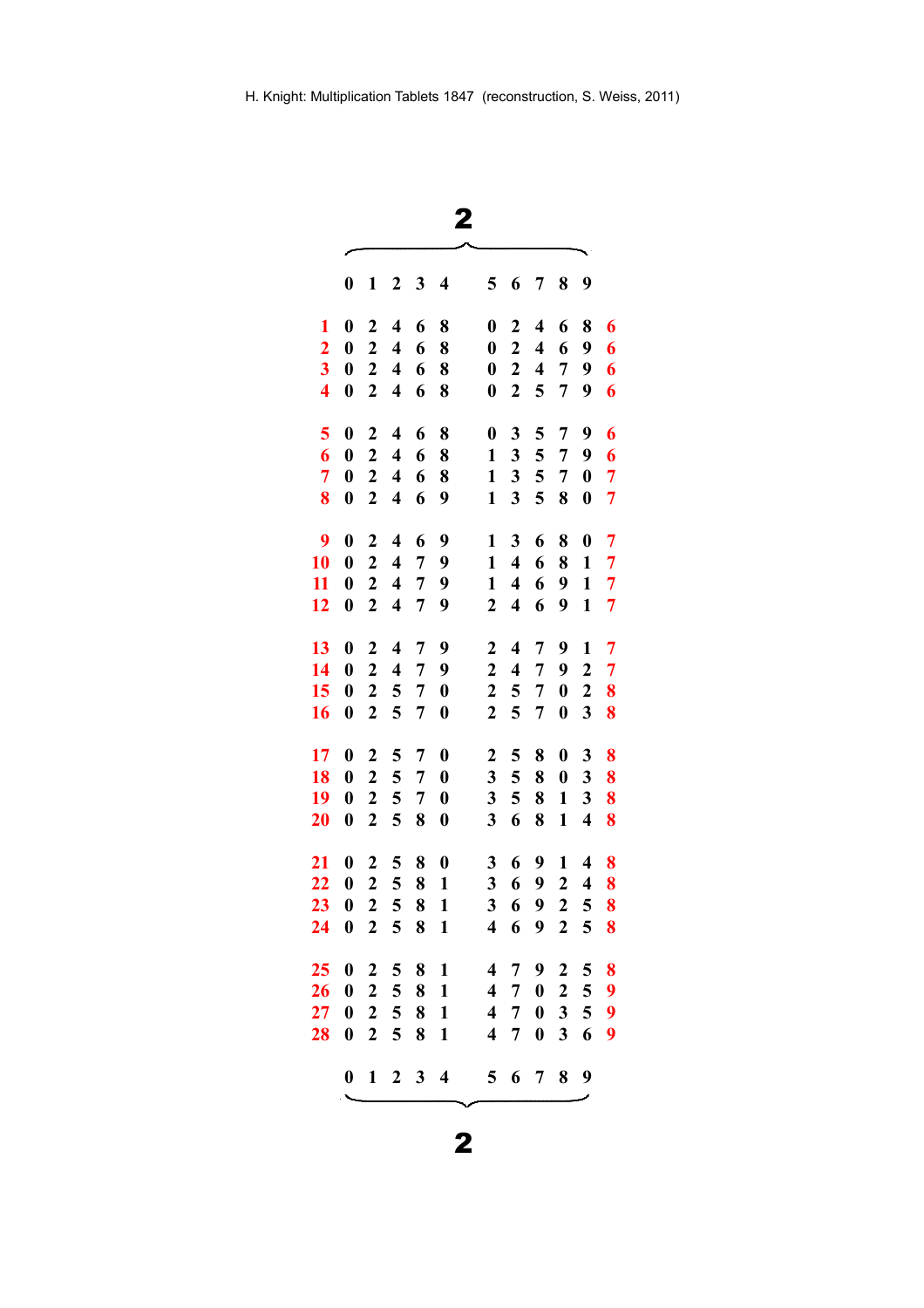|                         | $\boldsymbol{0}$ | 1                       | 2 | 3                | $\overline{\mathbf{4}}$ | 5              | 6                       | 7                       | 8                | 9                |      |
|-------------------------|------------------|-------------------------|---|------------------|-------------------------|----------------|-------------------------|-------------------------|------------------|------------------|------|
| 1                       | $\boldsymbol{0}$ | 3                       | 6 | 9                | $\mathbf 2$             | 5              | 8                       | 1                       | 4                | 7                | 9    |
| $\overline{2}$          | $\boldsymbol{0}$ | 3                       | 6 | 9                | $\mathbf 2$             | 5              | 8                       | 1                       | 4                | 8                | 9    |
| $\overline{\mathbf{3}}$ | $\boldsymbol{0}$ | 3                       | 6 | 9                | $\boldsymbol{2}$        | 5              | 8                       | $\mathbf{1}$            | 5                | 8                | 9    |
| $\overline{\mathbf{4}}$ | $\boldsymbol{0}$ | 3                       | 6 | 9                | $\mathbf 2$             | 5              | 8                       | $\boldsymbol{2}$        | 5                | 8                | 9    |
| 5                       | $\boldsymbol{0}$ | 3                       | 6 | 9                | $\boldsymbol{2}$        | 5              | 9                       | $\boldsymbol{2}$        | 5                | 8                | 9    |
| 6                       | $\boldsymbol{0}$ | 3                       | 6 | 9                | $\overline{2}$          | 6              | 9                       | $\overline{2}$          | 5                | 8                | 9    |
| $\overline{7}$          | $\boldsymbol{0}$ | 3                       | 6 | 9                | $\boldsymbol{2}$        | 6              | 9                       | $\boldsymbol{2}$        | 5                | 9                | 9    |
| 8                       | $\boldsymbol{0}$ | 3                       | 6 | 9                | 3                       | 6              | 9                       | $\boldsymbol{2}$        | 6                | 9                | 9    |
| 9                       | $\boldsymbol{0}$ | 3                       | 6 | 9                | 3                       | 6              | 9                       | 3                       | 6                | 99               |      |
| 10                      | $\boldsymbol{0}$ | 3                       | 6 | $\boldsymbol{0}$ | 3                       | 6              | $\boldsymbol{0}$        | 3                       | 6                | $\boldsymbol{0}$ | 10   |
| 11                      | $\boldsymbol{0}$ | $\overline{\mathbf{3}}$ | 6 | $\boldsymbol{0}$ | $\mathbf{3}$            | 6              | $\boldsymbol{0}$        | 3                       | 7                | 010              |      |
| 12                      | $\boldsymbol{0}$ | $\overline{\mathbf{3}}$ | 6 | $\boldsymbol{0}$ | $\overline{\mathbf{3}}$ | 7              | $\boldsymbol{0}$        | $\overline{\mathbf{3}}$ | 7                | 010              |      |
| 13                      | $\boldsymbol{0}$ | 3                       | 6 | $\boldsymbol{0}$ | 3                       | 7              | $\boldsymbol{0}$        | $\overline{\mathbf{4}}$ | 7                | 010              |      |
| 14                      | $\boldsymbol{0}$ | 3                       | 6 | $\boldsymbol{0}$ | 3                       | 7              | $\boldsymbol{0}$        | $\overline{\mathbf{4}}$ | 7                |                  | 1 10 |
| 15                      | $\boldsymbol{0}$ | 3                       | 7 | $\boldsymbol{0}$ | $\overline{\mathbf{4}}$ | 7              | $\mathbf{1}$            | $\overline{\mathbf{4}}$ | 8                |                  | 110  |
| 16                      | $\boldsymbol{0}$ | 3                       | 7 | $\boldsymbol{0}$ | $\overline{\mathbf{4}}$ | 7              | $\mathbf{1}$            | $\overline{\mathbf{4}}$ | 8                | 210              |      |
| 17                      | $\boldsymbol{0}$ | 3                       | 7 | $\bf{0}$         | $\overline{\mathbf{4}}$ | 7              | 1                       | 5                       | 8                | 210              |      |
| 18                      | $\boldsymbol{0}$ | 3                       | 7 | $\boldsymbol{0}$ | $\overline{\mathbf{4}}$ | 8              | $\mathbf{1}$            | 5                       | 8                | 210              |      |
| 19                      | $\boldsymbol{0}$ | 3                       | 7 | $\boldsymbol{0}$ | $\overline{\mathbf{4}}$ | 8              | $\mathbf{1}$            | 5                       | 9                | 210              |      |
| 20                      | $\boldsymbol{0}$ | $\overline{\mathbf{3}}$ | 7 | $\mathbf{1}$     | $\overline{\mathbf{4}}$ | 8              | $\boldsymbol{2}$        | 5                       | 9                | 3 10             |      |
| 21                      | $\boldsymbol{0}$ | 3                       | 7 | 1                | $\overline{\mathbf{4}}$ | 8              | $\boldsymbol{2}$        | 6                       | 9                | 3 10             |      |
| 22                      | $\boldsymbol{0}$ | 3                       | 7 | $\mathbf{1}$     | 5                       | 8              | $\overline{2}$          | 6                       | $\boldsymbol{0}$ | 3 11             |      |
| 23                      | $\boldsymbol{0}$ | 3                       | 7 | $\mathbf{1}$     | 5                       | 8              | $\boldsymbol{2}$        | 6                       | $\boldsymbol{0}$ | 4 11             |      |
| 24                      | $\boldsymbol{0}$ | 3                       | 7 | $\mathbf{1}$     | 5                       | 9              | $\overline{2}$          | 6                       | $\boldsymbol{0}$ | 4 11             |      |
| 25                      | $\boldsymbol{0}$ | 3                       | 7 | 1                | 5                       | 9              | 3                       | 6                       | $\mathbf{0}$     | 4 11             |      |
| 26                      | $\boldsymbol{0}$ | 3                       | 7 | 1                | 5                       | 9              | 3 <sup>1</sup>          | $\overline{7}$          | $\bf{0}$         | 4 11             |      |
| 27                      | $\boldsymbol{0}$ | $\mathbf{3}$            | 7 | $\mathbf{1}$     | 5                       | 9              | $\mathbf{3}$            | $\overline{7}$          | $\mathbf{1}$     | 4 11             |      |
| 28                      | $\boldsymbol{0}$ | $\overline{\mathbf{3}}$ | 7 | $\mathbf{1}$     | 5                       | 9              | $\overline{\mathbf{3}}$ | 7                       | $\mathbf{1}$     | 5 11             |      |
|                         | $\mathbf{0}$     | $\mathbf{1}$            |   | $2 \quad 3$      | $\overline{\mathbf{4}}$ | 5 <sup>5</sup> | 6                       | $7\overline{ }$         | 8                | 9                |      |
|                         |                  |                         |   |                  |                         |                |                         |                         |                  |                  |      |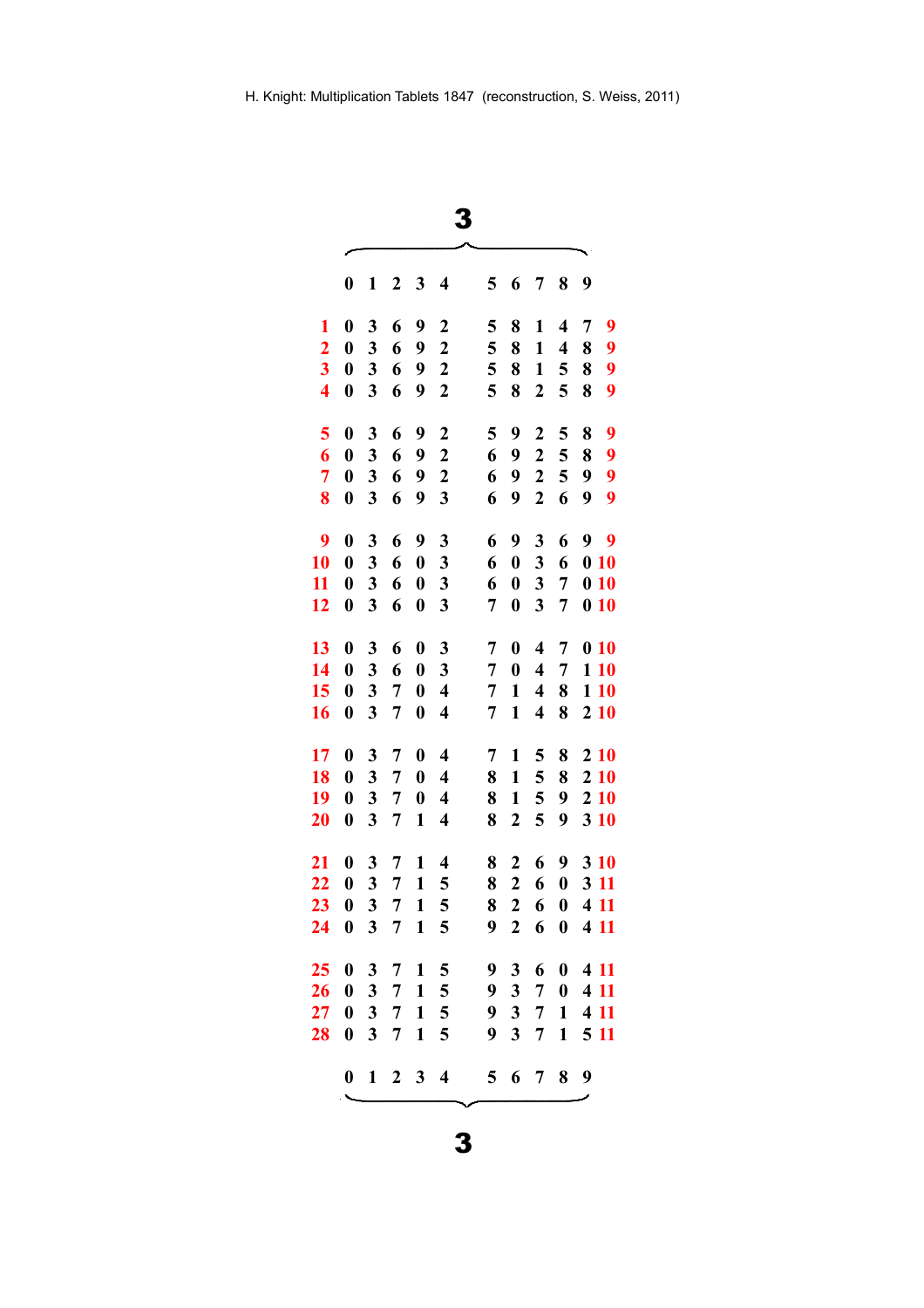|                         |                  |                         |                         |                         | 4                       |                         |                         |                         |                         |             |
|-------------------------|------------------|-------------------------|-------------------------|-------------------------|-------------------------|-------------------------|-------------------------|-------------------------|-------------------------|-------------|
|                         | 0                | 1                       | 2                       | 3                       | 4                       | 5                       | 6                       | 7                       | 8                       | 9           |
| 1                       | $\bf{0}$         | $\overline{\mathbf{4}}$ | 8                       | $\boldsymbol{2}$        | 6                       | $\boldsymbol{0}$        | $\overline{\mathbf{4}}$ | 8                       | $\boldsymbol{2}$        | 6 12        |
| $\overline{2}$          | $\boldsymbol{0}$ | $\overline{\mathbf{4}}$ | 8                       | $\overline{c}$          | 6                       | $\boldsymbol{0}$        | $\overline{\mathbf{4}}$ | 8                       | $\boldsymbol{2}$        | 7 12        |
| $\overline{\mathbf{3}}$ | $\boldsymbol{0}$ | $\overline{\mathbf{4}}$ | 8                       | $\overline{2}$          | 6                       | $\boldsymbol{0}$        | $\overline{\mathbf{4}}$ | 8                       | 3                       | 7 12        |
| $\overline{\mathbf{4}}$ | $\bf{0}$         | $\overline{\mathbf{4}}$ | 8                       | $\boldsymbol{2}$        | 6                       | $\boldsymbol{0}$        | $\overline{\mathbf{4}}$ | 9                       | 3                       | 712         |
| 5                       | $\bf{0}$         | $\overline{\mathbf{4}}$ | 8                       | $\boldsymbol{2}$        | 6                       | $\boldsymbol{0}$        | 5                       | 9                       | 3                       | 712         |
| 6                       | $\bf{0}$         | $\overline{\mathbf{4}}$ | 8                       | $\boldsymbol{2}$        | 6                       | $\mathbf{1}$            | 5                       | 9                       | 3                       | 7 12        |
| $\overline{7}$          | $\boldsymbol{0}$ | $\overline{\mathbf{4}}$ | 8                       | $\mathbf{2}$            | 6                       | $\mathbf{1}$            | 5                       | 9                       | 3                       | 8 1 2       |
| 8                       | $\boldsymbol{0}$ | $\overline{\mathbf{4}}$ | 8                       | $\overline{2}$          | 7                       | $\mathbf{1}$            | 5                       | 9                       | $\overline{\mathbf{4}}$ | 8 1 2       |
| 9                       | $\bf{0}$         | $\overline{\mathbf{4}}$ | 8                       | $\overline{c}$          | 7                       | $\mathbf{1}$            | 5                       | $\bf{0}$                | $\overline{\mathbf{4}}$ | 8 1 3       |
| 10                      | $\boldsymbol{0}$ | $\overline{\mathbf{4}}$ | 8                       | 3                       | 7                       | $\mathbf{1}$            | 6                       | $\boldsymbol{0}$        | $\overline{\mathbf{4}}$ | 9 13        |
| 11                      | $\boldsymbol{0}$ | $\overline{\mathbf{4}}$ | 8                       | $\overline{\mathbf{3}}$ | $\overline{7}$          | $\mathbf{1}$            | 6                       | $\boldsymbol{0}$        | 5                       | 9 13        |
| 12                      | $\boldsymbol{0}$ | $\overline{\mathbf{4}}$ | 8                       | 3                       | 7                       | 2                       | 6                       | $\boldsymbol{0}$        | 5                       | 9 13        |
| 13                      | $\bf{0}$         | $\overline{\mathbf{4}}$ | 8                       | 3                       | $\overline{7}$          | $\overline{2}$          | 6                       | 1                       | 5                       | 9 13        |
| 14                      | $\boldsymbol{0}$ | $\overline{\mathbf{4}}$ | 8                       | 3                       | 7                       | $\boldsymbol{2}$        | 6                       | $\mathbf{1}$            | 5                       | 014         |
| 15                      | $\boldsymbol{0}$ | $\overline{\mathbf{4}}$ | 9                       | 3                       | 8                       | 2                       | 7                       | $\mathbf{1}$            | 6                       | 014         |
| 16                      | $\boldsymbol{0}$ | $\overline{\mathbf{4}}$ | 9                       | $\overline{\mathbf{3}}$ | 8                       | $\boldsymbol{2}$        | $\overline{7}$          | $\mathbf{1}$            | 6                       | 1 14        |
| 17                      | $\bf{0}$         | $\overline{\mathbf{4}}$ | 9                       | 3                       | 8                       | $\boldsymbol{2}$        | 7                       | $\mathbf{2}$            | 6                       | 1 14        |
| 18                      | $\boldsymbol{0}$ | $\overline{\mathbf{4}}$ | 9                       | 3                       | 8                       | 3                       | 7                       | $\boldsymbol{2}$        | 6                       | 1 14        |
| 19                      | $\boldsymbol{0}$ | $\overline{\mathbf{4}}$ | 9                       | 3                       | 8                       | 3                       | 7                       | $\overline{\mathbf{c}}$ | 7                       | 1 14        |
| $\overline{\bf 20}$     | $\bf{0}$         | $\overline{\mathbf{4}}$ | 9                       | $\overline{\mathbf{4}}$ | 8                       | 3                       | 8                       | $\overline{2}$          | 7                       | 2 14        |
| 21                      | $\boldsymbol{0}$ | $\overline{\mathbf{4}}$ | 9                       | $\overline{\mathbf{4}}$ | 8                       | 3                       | 8                       | 3                       | 7                       | 2 14        |
| 22                      | $\boldsymbol{0}$ | $\overline{\mathbf{4}}$ | 9                       | $\overline{\mathbf{4}}$ | 9                       | 3                       | 8                       | 3                       | 8                       | 2 14        |
| 23                      | $\mathbf{0}$     | 4                       | - 9                     | 4                       | -9                      | 3                       | - 8                     | $\mathbf{3}$            | 8                       | <b>3</b> 14 |
| 24                      | $\boldsymbol{0}$ | $\overline{\mathbf{4}}$ | 9                       | $\overline{\mathbf{4}}$ | 9                       | $\overline{\mathbf{4}}$ | 8                       | $\mathbf{3}$            | 8                       | 3 1 4       |
| 25                      | $\mathbf 0$      |                         | 49                      | $\overline{\mathbf{4}}$ | 9                       |                         | 49                      | 3 <sup>1</sup>          | 8                       | 3 14        |
| 26                      | $\boldsymbol{0}$ | $\overline{4}$          | $\overline{\mathbf{9}}$ | $\overline{\mathbf{4}}$ | 9                       |                         | 494                     |                         | 8                       | 3 1 4       |
| $27\,$                  | $\boldsymbol{0}$ | $\overline{4}$          | 9                       | $\overline{4}$          | 9                       |                         | 49                      | $\overline{\mathbf{4}}$ | 9                       | 3 14        |
| 28                      | $\bf{0}$         | $\overline{\mathbf{4}}$ | 9                       | $\overline{\mathbf{4}}$ | 9                       | $\overline{\mathbf{4}}$ | 9                       | 4                       | 9                       | 4 14        |
|                         | $\boldsymbol{0}$ | $\mathbf{1}$            | $\boldsymbol{2}$        | 3                       | $\overline{\mathbf{4}}$ | 5 <sup>5</sup>          | 6                       | $\overline{7}$          | 8                       | 9           |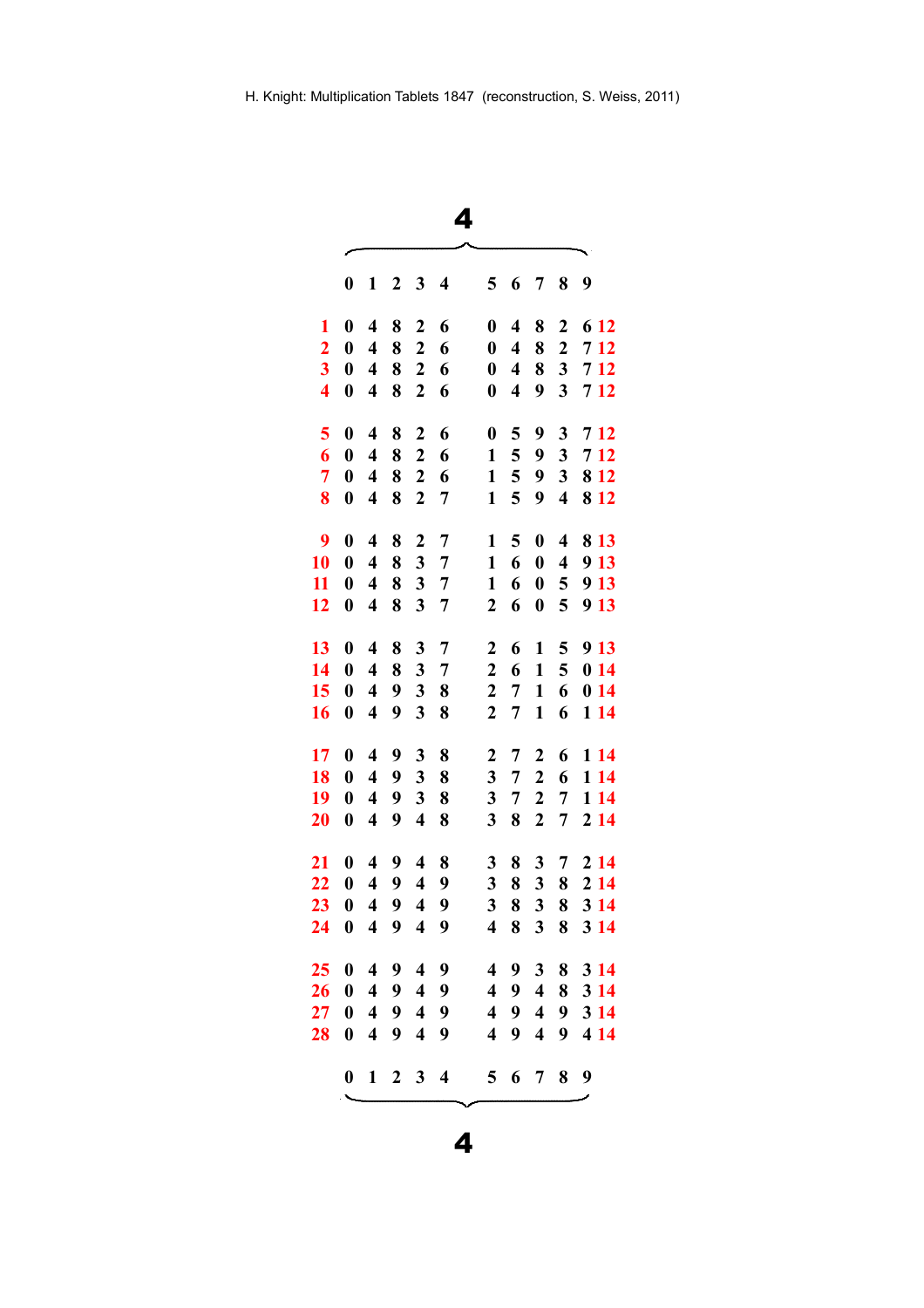|                         |                  |                |                     |                | 5                       |                |                         |                  |                         |       |
|-------------------------|------------------|----------------|---------------------|----------------|-------------------------|----------------|-------------------------|------------------|-------------------------|-------|
|                         | 0                | 1              | 2                   | 3              | 4                       | 5              | 6                       | 7                | 8                       | 9     |
| 1                       | $\bf{0}$         | 5              | $\boldsymbol{0}$    | 5              | $\boldsymbol{0}$        | 5              | $\boldsymbol{0}$        | 5                | $\boldsymbol{0}$        | 5 1 5 |
| $\overline{2}$          | $\boldsymbol{0}$ | 5              | $\boldsymbol{0}$    | 5              | $\boldsymbol{0}$        | 5              | $\boldsymbol{0}$        | 5                | $\boldsymbol{0}$        | 6 15  |
| $\overline{\mathbf{3}}$ | $\boldsymbol{0}$ | 5              | $\boldsymbol{0}$    | 5              | $\boldsymbol{0}$        | 5              | $\boldsymbol{0}$        | 5                | $\mathbf{1}$            | 6 15  |
| $\overline{\mathbf{4}}$ | $\boldsymbol{0}$ | 5              | $\boldsymbol{0}$    | 5              | $\boldsymbol{0}$        | 5              | $\boldsymbol{0}$        | 6                | 1                       | 6 15  |
| 5                       | $\bf{0}$         | 5              | $\boldsymbol{0}$    | 5              | $\boldsymbol{0}$        | 5              | $\mathbf{1}$            | 6                | 1                       | 6 15  |
| 6                       | $\boldsymbol{0}$ | 5              | $\boldsymbol{0}$    | 5              | $\boldsymbol{0}$        | 6              | $\mathbf{1}$            | 6                | $\mathbf{1}$            | 6 15  |
| $\overline{7}$          | $\boldsymbol{0}$ | 5              | $\boldsymbol{0}$    | 5              | $\boldsymbol{0}$        | 6              | 1                       | 6                | $\mathbf{1}$            | 715   |
| 8                       | $\boldsymbol{0}$ | 5              | $\boldsymbol{0}$    | 5              | $\mathbf{1}$            | 6              | 1                       | 6                | $\boldsymbol{2}$        | 715   |
| 9                       | $\bf{0}$         | 5              | $\boldsymbol{0}$    | 5              | 1                       | 6              | 1                       | 7                | $\boldsymbol{2}$        | 7 15  |
| 10                      | $\boldsymbol{0}$ | 5              | $\boldsymbol{0}$    | 6              | $\mathbf{1}$            | 6              | $\overline{2}$          | $\overline{7}$   | $\boldsymbol{2}$        | 8 1 5 |
| 11                      | $\boldsymbol{0}$ | 5              | $\boldsymbol{0}$    | 6              | $\mathbf{1}$            | 6              | $\overline{2}$          | 7                | 3                       | 8 15  |
| 12                      | $\boldsymbol{0}$ | 5              | $\boldsymbol{0}$    | 6              | $\mathbf{1}$            | 7              | $\boldsymbol{2}$        | 7                | 3                       | 8 1 5 |
| 13                      | $\boldsymbol{0}$ | 5              | $\boldsymbol{0}$    | 6              | 1                       | 7              | $\boldsymbol{2}$        | 8                | 3                       | 8 1 5 |
| 14                      | $\boldsymbol{0}$ | 5              | $\boldsymbol{0}$    | 6              | $\mathbf{1}$            | 7              | $\boldsymbol{2}$        | 8                | 3                       | 9 15  |
| 15                      | $\boldsymbol{0}$ | 5              | $\mathbf{1}$        | 6              | $\boldsymbol{2}$        | 7              | 3                       | 8                | $\overline{\mathbf{4}}$ | 9 15  |
| 16                      | $\boldsymbol{0}$ | 5              | $\mathbf{1}$        | 6              | $\boldsymbol{2}$        | 7              | 3                       | 8                | $\overline{\mathbf{4}}$ | 016   |
| 17                      | $\boldsymbol{0}$ | 5              | 1                   | 6              | $\overline{c}$          | 7              | 3                       | 9                | $\overline{\mathbf{4}}$ | 016   |
| 18                      | $\boldsymbol{0}$ | 5              | $\mathbf{1}$        | 6              | $\boldsymbol{2}$        | 8              | 3                       | 9                | $\overline{\mathbf{4}}$ | 016   |
| 19                      | $\boldsymbol{0}$ | 5              | $\mathbf{1}$        | 6              | 2                       | 8              | 3                       | 9                | 5                       | 016   |
| 20                      | $\boldsymbol{0}$ | 5              | $\mathbf{1}$        | 7              | $\boldsymbol{2}$        | 8              | $\overline{\mathbf{4}}$ | 9                | 5                       | 116   |
| 21                      | $\boldsymbol{0}$ | 5              | 1                   | 7              | $\boldsymbol{2}$        | 8              | $\overline{\mathbf{4}}$ | $\boldsymbol{0}$ | 5                       | 1 17  |
| 22                      | $\boldsymbol{0}$ | 5              | $\mathbf{1}$        | 7              | 3                       | 8              | $\overline{\mathbf{4}}$ | $\boldsymbol{0}$ | 6                       | 1 17  |
| 23 0                    |                  | 5 1            |                     | $\overline{7}$ | 3                       | 8              | 40                      |                  | 6                       | 2 1 7 |
| 24                      | $\mathbf{0}$     | 5 <sup>5</sup> | $\mathbf{1}$        | $\overline{7}$ | 3                       | 9              | $\overline{\mathbf{4}}$ | $\boldsymbol{0}$ | 6                       | 2 1 7 |
| 25.                     | $\mathbf{0}$     | 5 <sup>5</sup> | 1                   | $\overline{7}$ | 3                       |                |                         | 950              | 6                       | 2 1 7 |
| 26                      | $\boldsymbol{0}$ | 5 <sup>5</sup> | $\mathbf{1}$        | $\overline{7}$ | 3                       |                | 9 5 1                   |                  | 6                       | 2 17  |
| $27\,$                  | $\boldsymbol{0}$ | 5 <sup>5</sup> | $\mathbf{1}$        | $\overline{7}$ | 3                       | 9              | $5\overline{)}$         | $\mathbf{1}$     | 7                       | 2 1 7 |
| 28                      | $\boldsymbol{0}$ | 5              | $\mathbf{1}$        | 7              | 3                       | 9              | 5                       | $\mathbf{1}$     | 7                       | 3 17  |
|                         | $\mathbf{0}$     |                | $1 \quad 2 \quad 3$ |                | $\overline{\mathbf{4}}$ | 5 <sup>5</sup> |                         | 6 7              | 8                       | 9     |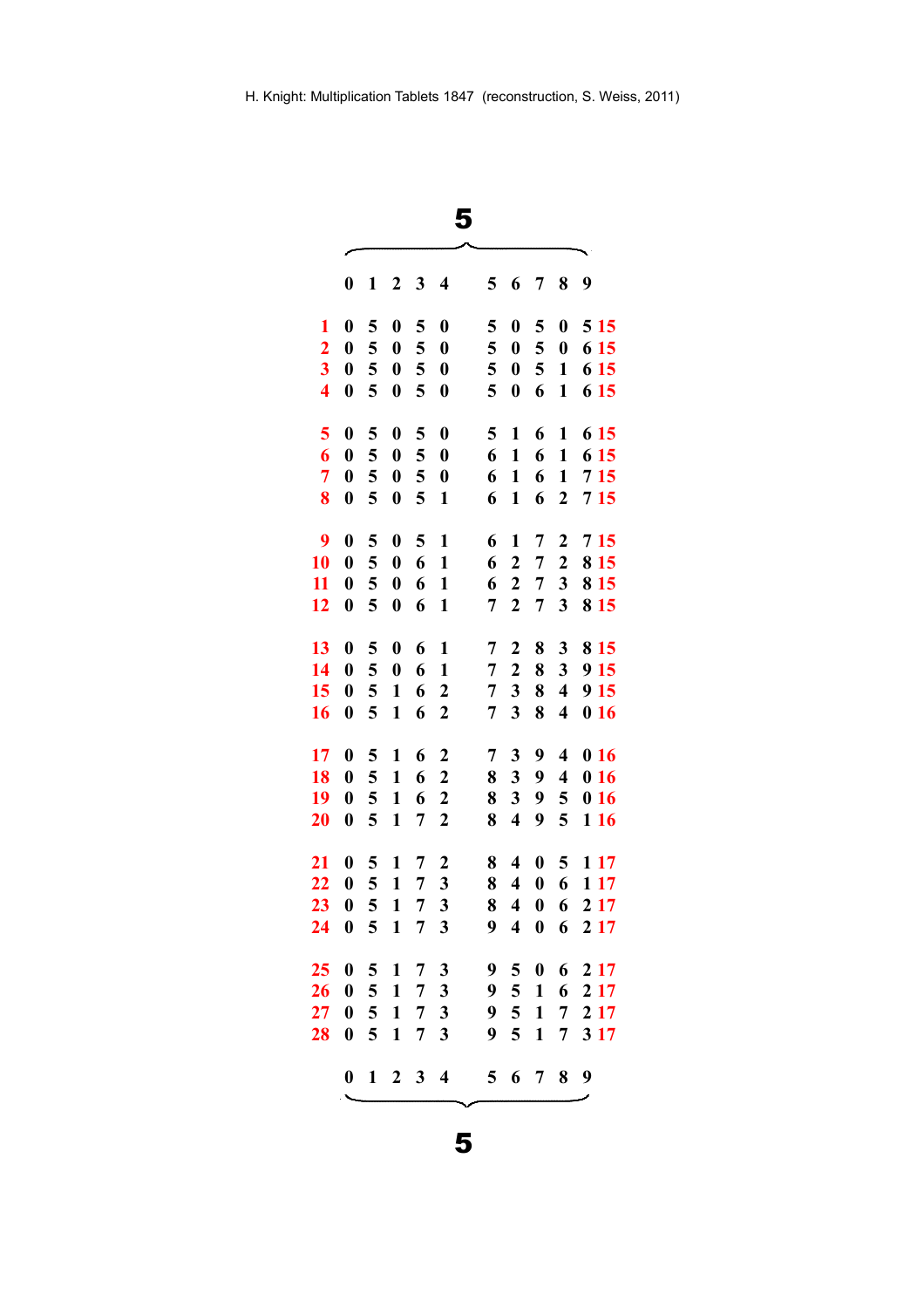| 6                       |     |
|-------------------------|-----|
|                         | ╰── |
| $\overline{\mathbf{A}}$ | ┍   |

╮

|                         | $\boldsymbol{0}$ | 1            | 2                       | 3                | $\overline{\mathbf{4}}$ | 5                       | 6                | 7                       | 8                       | 9     |
|-------------------------|------------------|--------------|-------------------------|------------------|-------------------------|-------------------------|------------------|-------------------------|-------------------------|-------|
| 1                       | $\boldsymbol{0}$ | 6            | $\boldsymbol{2}$        | 8                | 4                       | 0                       | 6                | 2                       | 8                       | 4 18  |
| $\overline{2}$          | $\boldsymbol{0}$ | 6            | $\overline{2}$          | 8                | $\overline{\mathbf{4}}$ | $\boldsymbol{0}$        | 6                | $\overline{2}$          | 8                       | 5 18  |
| $\overline{\mathbf{3}}$ | $\boldsymbol{0}$ | 6            | $\boldsymbol{2}$        | 8                | 4                       | $\boldsymbol{0}$        | 6                | $\boldsymbol{2}$        | 9                       | 5 18  |
| $\overline{\mathbf{4}}$ | $\boldsymbol{0}$ | 6            | $\boldsymbol{2}$        | 8                | 4                       | $\boldsymbol{0}$        | 6                | 3                       | 9                       | 5 18  |
| 5                       | $\boldsymbol{0}$ | 6            | $\overline{2}$          | 8                | 4                       | $\boldsymbol{0}$        | 7                | 3                       | 9                       | 5 18  |
| 6                       | $\boldsymbol{0}$ | 6            | $\overline{2}$          | 8                | $\overline{\mathbf{4}}$ | 1                       | 7                | 3                       | 9                       | 5 18  |
| $\overline{7}$          | $\boldsymbol{0}$ | 6            | $\overline{2}$          | 8                | 4                       | $\mathbf{1}$            | 7                | 3                       | 9                       | 6 18  |
| 8                       | $\boldsymbol{0}$ | 6            | $\overline{2}$          | 8                | 5                       | $\mathbf{1}$            | 7                | $\overline{\mathbf{3}}$ | $\boldsymbol{0}$        | 6 19  |
| 9                       | $\boldsymbol{0}$ | 6            | $\boldsymbol{2}$        | 8                | 5                       | 1                       | 7                | $\overline{\mathbf{4}}$ | $\boldsymbol{0}$        | 6 19  |
| 10                      | $\boldsymbol{0}$ | 6            | $\overline{2}$          | 9                | 5                       | $\mathbf{1}$            | 8                | $\overline{\mathbf{4}}$ | $\boldsymbol{0}$        | 719   |
| 11                      | $\boldsymbol{0}$ | 6            | $\mathbf{2}$            | 9                | 5                       | $\mathbf{1}$            | 8                | 4                       | $\mathbf{1}$            | 719   |
| 12                      | $\boldsymbol{0}$ | 6            | $\overline{2}$          | 9                | 5                       | $\overline{2}$          | 8                | 4                       | $\mathbf{1}$            | 719   |
| 13                      | $\boldsymbol{0}$ | 6            | $\boldsymbol{2}$        | 9                | 5                       | $\boldsymbol{2}$        | 8                | 5                       | $\mathbf{1}$            | 719   |
| 14                      | $\boldsymbol{0}$ | 6            | $\boldsymbol{2}$        | 9                | 5                       | $\overline{2}$          | 8                | 5                       | $\mathbf{1}$            | 8 1 9 |
| 15                      | $\boldsymbol{0}$ | 6            | 3                       | 9                | 6                       | $\mathbf 2$             | 9                | 5                       | $\overline{2}$          | 8 1 9 |
| 16                      | $\bf{0}$         | 6            | 3                       | 9                | 6                       | $\overline{2}$          | 9                | 5                       | $\overline{2}$          | 9 19  |
| 17                      | $\boldsymbol{0}$ | 6            | 3                       | 9                | 6                       | $\boldsymbol{2}$        | 9                | 6                       | $\boldsymbol{2}$        | 9 19  |
| 18                      | $\boldsymbol{0}$ | 6            | 3                       | 9                | 6                       | 3                       | 9                | 6                       | $\overline{2}$          | 9 19  |
| 19                      | $\boldsymbol{0}$ | 6            | 3                       | 9                | 6                       | 3                       | 9                | 6                       | 3                       | 9 19  |
| 20                      | $\boldsymbol{0}$ | 6            | 3                       | $\boldsymbol{0}$ | 6                       | 3                       | $\boldsymbol{0}$ | 6                       | 3                       | 020   |
| 21                      | $\boldsymbol{0}$ | 6            | 3                       | $\boldsymbol{0}$ | 6                       | 3                       | $\boldsymbol{0}$ | 7                       | 3                       | 020   |
| 22                      | $\boldsymbol{0}$ | 6            | 3                       | $\boldsymbol{0}$ | 7                       | 3                       | $\boldsymbol{0}$ | 7                       | $\overline{\mathbf{4}}$ | 020   |
| 23                      | $\boldsymbol{0}$ | 6            | $\overline{\mathbf{3}}$ | $\boldsymbol{0}$ | $\overline{7}$          | 3                       | $\boldsymbol{0}$ | 7                       | 4                       | 120   |
| 24                      | $\boldsymbol{0}$ | 6            | 3                       | $\boldsymbol{0}$ | 7                       | $\overline{\mathbf{4}}$ | $\boldsymbol{0}$ | 7                       | $\overline{\mathbf{4}}$ | 120   |
| 25                      | $\boldsymbol{0}$ | 6            | $\mathbf{3}$            | $\boldsymbol{0}$ | $\overline{7}$          | 4                       | 1                | $\overline{7}$          | 4                       | 120   |
| 26                      | $\boldsymbol{0}$ | 6            | 3                       | $\boldsymbol{0}$ | 7                       | 4                       | $\mathbf{1}$     | $\bf 8$                 | $\overline{\mathbf{4}}$ | 120   |
| 27                      | $\boldsymbol{0}$ | 6            | $\mathbf{3}$            | $\boldsymbol{0}$ | 7                       | 4                       | $\mathbf{1}$     | 8                       | 5                       | 120   |
| 28                      | $\boldsymbol{0}$ | 6            | 3                       | $\boldsymbol{0}$ | 7                       | 4                       | $\mathbf{1}$     | 8                       | 5                       | 220   |
|                         | $\boldsymbol{0}$ | $\mathbf{1}$ | $\boldsymbol{2}$        | 3                | $\overline{\mathbf{4}}$ | 5                       |                  | 6 7                     | 8                       | 9     |
|                         |                  |              |                         |                  |                         |                         |                  |                         |                         |       |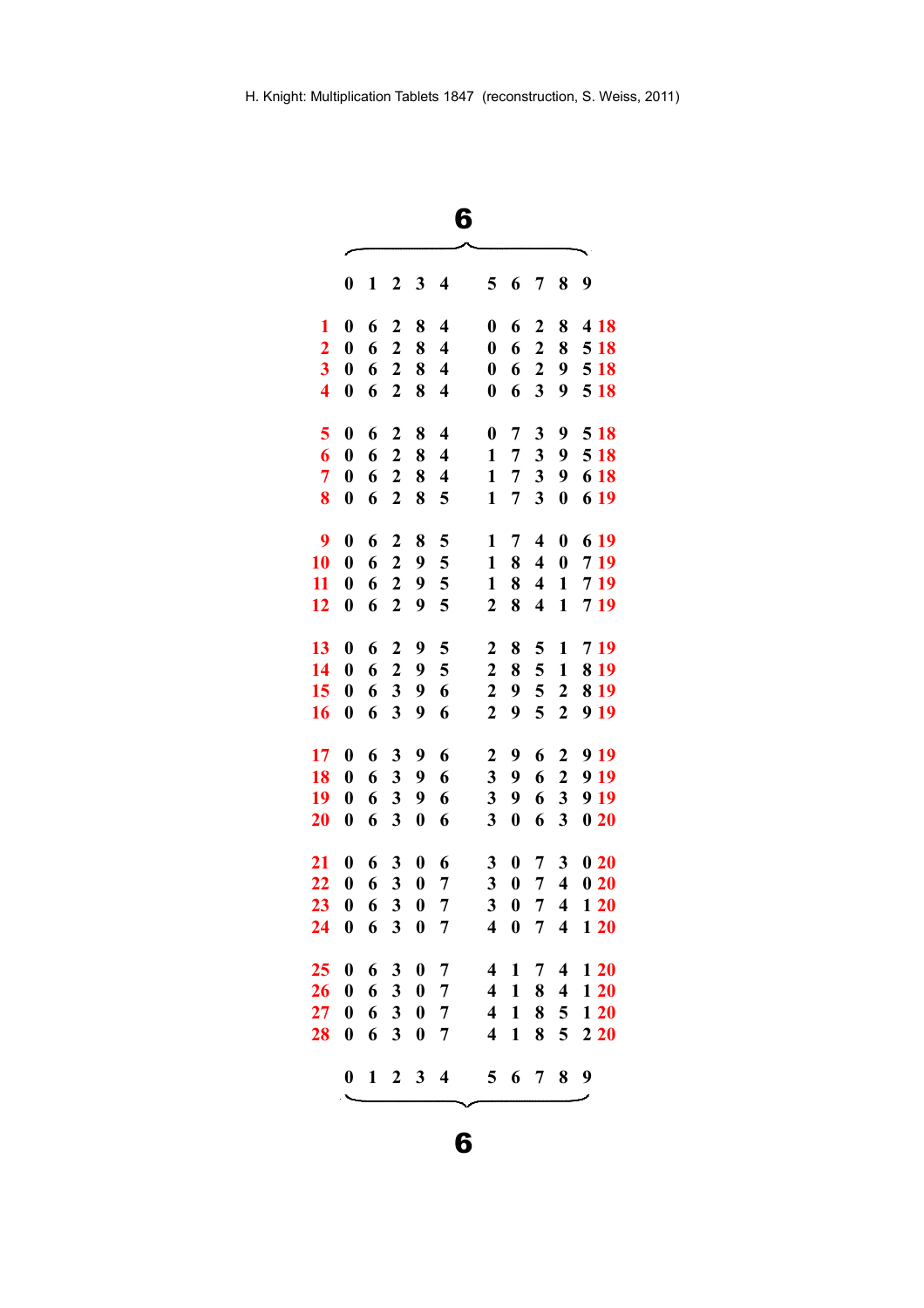|                         |                  |                 |                         |                         | 7                |   |                         |                         |                  |       |
|-------------------------|------------------|-----------------|-------------------------|-------------------------|------------------|---|-------------------------|-------------------------|------------------|-------|
|                         | $\boldsymbol{0}$ | 1               | $\boldsymbol{2}$        | 3                       | 4                | 5 | 6                       | 7                       | 8                | 9     |
| 1                       | $\boldsymbol{0}$ | 7               | $\overline{\mathbf{4}}$ | 1                       | 8                | 5 | $\boldsymbol{2}$        | 9                       | 6                | 3 20  |
| $\overline{2}$          | $\boldsymbol{0}$ | 7               | $\overline{\mathbf{4}}$ | 1                       | 8                | 5 | $\boldsymbol{2}$        | 9                       | 6                | 420   |
| 3                       | $\boldsymbol{0}$ | 7               | $\overline{\mathbf{4}}$ | $\mathbf{1}$            | 8                | 5 | $\boldsymbol{2}$        | 9                       | $\overline{7}$   | 4 20  |
| $\overline{\mathbf{4}}$ | $\boldsymbol{0}$ | 7               | $\overline{\mathbf{4}}$ | $\mathbf{1}$            | 8                | 5 | $\boldsymbol{2}$        | $\boldsymbol{0}$        | 7                | 4 21  |
| 5                       | $\boldsymbol{0}$ | 7               | $\overline{\mathbf{4}}$ | 1                       | 8                | 5 | 3                       | $\boldsymbol{0}$        | 7                | 4 2 1 |
| 6                       | $\boldsymbol{0}$ | 7               | $\overline{\mathbf{4}}$ | $\mathbf{1}$            | 8                | 6 | 3                       | $\boldsymbol{0}$        | 7                | 4 2 1 |
| 7                       | $\boldsymbol{0}$ | 7               | $\overline{\mathbf{4}}$ | $\mathbf{1}$            | 8                | 6 | 3                       | $\boldsymbol{0}$        | 7                | 5 21  |
| 8                       | $\boldsymbol{0}$ | 7               | $\overline{\mathbf{4}}$ | $\mathbf{1}$            | 9                | 6 | 3                       | $\boldsymbol{0}$        | 8                | 5 21  |
| 9                       | $\bf{0}$         | 7               | 4                       | 1                       | 9                | 6 | 3                       | $\mathbf{1}$            | 8                | 5 2 1 |
| 10                      | $\boldsymbol{0}$ | 7               | $\overline{\mathbf{4}}$ | $\overline{2}$          | 9                | 6 | $\overline{\mathbf{4}}$ | $\mathbf{1}$            | 8                | 6 21  |
| 11                      | $\boldsymbol{0}$ | 7               | $\overline{\mathbf{4}}$ | $\overline{2}$          | 9                | 6 | $\overline{\mathbf{4}}$ | $\mathbf{1}$            | 9                | 6 21  |
| 12                      | $\boldsymbol{0}$ | 7               | $\overline{\mathbf{4}}$ | $\boldsymbol{2}$        | 9                | 7 | $\overline{\mathbf{4}}$ | $\mathbf{1}$            | 9                | 6 21  |
| 13                      | $\boldsymbol{0}$ | 7               | $\overline{\mathbf{4}}$ | $\boldsymbol{2}$        | 9                | 7 | $\overline{\mathbf{4}}$ | $\boldsymbol{2}$        | 9                | 6 21  |
| 14                      | $\boldsymbol{0}$ | 7               | $\overline{\mathbf{4}}$ | $\overline{\mathbf{c}}$ | 9                | 7 | $\overline{\mathbf{4}}$ | $\mathbf 2$             | 9                | 721   |
| 15                      | $\boldsymbol{0}$ | 7               | 5                       | $\boldsymbol{2}$        | $\boldsymbol{0}$ | 7 | 5                       | $\boldsymbol{2}$        | $\boldsymbol{0}$ | $722$ |
| 16                      | $\boldsymbol{0}$ | 7               | 5                       | $\overline{2}$          | $\boldsymbol{0}$ | 7 | 5                       | $\overline{2}$          | $\boldsymbol{0}$ | 8 2 2 |
| 17                      | $\boldsymbol{0}$ | 7               | 5                       | $\boldsymbol{2}$        | $\boldsymbol{0}$ | 7 | 5                       | 3                       | $\boldsymbol{0}$ | 8 2 2 |
| 18                      | $\boldsymbol{0}$ | 7               | 5                       | $\boldsymbol{2}$        | $\boldsymbol{0}$ | 8 | 5                       | 3                       | $\boldsymbol{0}$ | 8 2 2 |
| 19                      | $\boldsymbol{0}$ | 7               | 5                       | $\overline{2}$          | $\boldsymbol{0}$ | 8 | 5                       | 3                       | $\mathbf{1}$     | 8 2 2 |
| 20                      | $\boldsymbol{0}$ | 7               | 5                       | 3                       | $\boldsymbol{0}$ | 8 | 6                       | 3                       | $\mathbf{1}$     | 922   |
| 21                      | $\boldsymbol{0}$ | 7               | 5                       | 3                       | $\boldsymbol{0}$ | 8 | 6                       | $\overline{\mathbf{4}}$ | 1                | 922   |
| 22                      | $\boldsymbol{0}$ | 7               | 5                       | 3                       | $\mathbf{1}$     | 8 | 6                       | $\overline{\mathbf{4}}$ | $\boldsymbol{2}$ | 9 22  |
| 23                      | $\boldsymbol{0}$ | $7\phantom{.0}$ | $\overline{5}$          | 3                       | $\mathbf{1}$     | 8 | 6                       |                         | $4\quad2$        | 023   |
| 24                      | $\boldsymbol{0}$ | $\overline{7}$  | 5                       | $\mathbf{3}$            | $\mathbf{1}$     | 9 | 6                       | $\overline{\mathbf{4}}$ | $2^{\circ}$      | 023   |
| 25                      | $\boldsymbol{0}$ | $\overline{7}$  |                         | 531                     |                  | 9 | $\overline{7}$          | $\overline{\mathbf{4}}$ | $\boldsymbol{2}$ | 023   |
| 26                      | $\boldsymbol{0}$ | $\overline{7}$  |                         | 5 <sub>3</sub>          | $\mathbf{1}$     | 9 | $\overline{7}$          | $5\overline{)}$         | $\boldsymbol{2}$ | 023   |
| 27                      | $\boldsymbol{0}$ | $\overline{7}$  | 5                       | $\mathbf{3}$            | $\mathbf{1}$     | 9 | $\overline{7}$          | $\overline{\mathbf{5}}$ | $\mathbf{3}$     | 023   |
| 28                      | $\boldsymbol{0}$ | 7               | 5                       | $\mathbf{3}$            | $\mathbf{1}$     | 9 | 7                       | 5                       | 3                | 123   |
|                         | $\mathbf{0}$     |                 | $1 \t2 \t3 \t4$         |                         |                  |   |                         | 5 6 7 8                 |                  | 9     |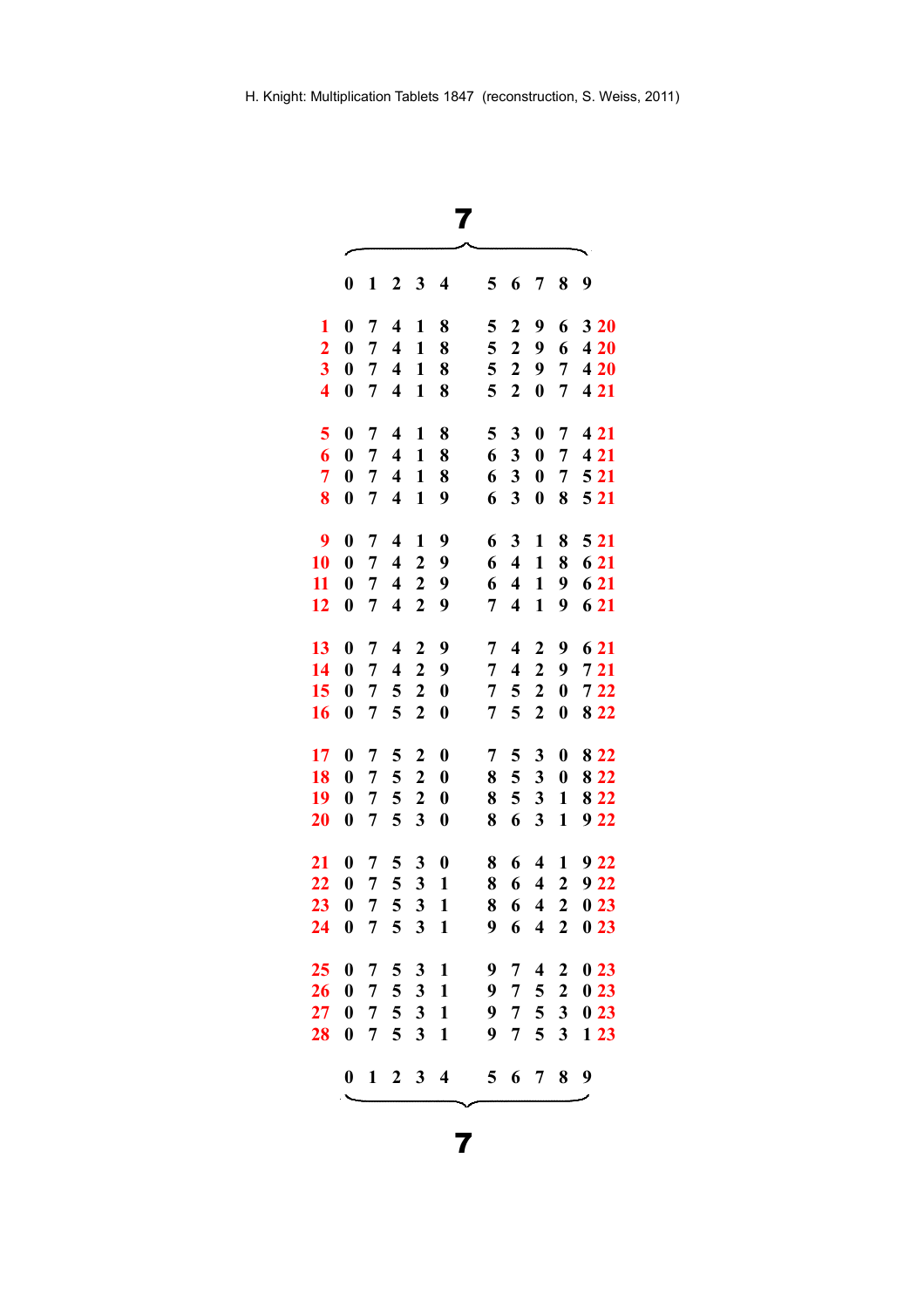| w<br>I<br>I<br>I<br>×<br>۰,<br>×. |
|-----------------------------------|
|-----------------------------------|

|                         | $\boldsymbol{0}$ | 1            | 2 | 3                       | 4                       | 5                       | 6                | 7                | 8                       | 9     |
|-------------------------|------------------|--------------|---|-------------------------|-------------------------|-------------------------|------------------|------------------|-------------------------|-------|
| 1                       | $\boldsymbol{0}$ | 8            | 6 | $\overline{\mathbf{4}}$ | 2                       | $\boldsymbol{0}$        | 8                | 6                | $\overline{\mathbf{4}}$ | 224   |
| $\overline{2}$          | $\boldsymbol{0}$ | 8            | 6 | $\overline{\mathbf{4}}$ | $\mathbf{2}$            | $\boldsymbol{0}$        | 8                | 6                | $\overline{\mathbf{4}}$ | 3 2 4 |
| $\overline{\mathbf{3}}$ | $\boldsymbol{0}$ | 8            | 6 | $\overline{\mathbf{4}}$ | $\boldsymbol{2}$        | $\boldsymbol{0}$        | 8                | 6                | 5                       | 3 2 4 |
| $\overline{\mathbf{4}}$ | $\boldsymbol{0}$ | 8            | 6 | $\overline{\mathbf{4}}$ | $\boldsymbol{2}$        | $\boldsymbol{0}$        | 8                | 7                | 5                       | 3 2 4 |
| 5                       | $\boldsymbol{0}$ | 8            | 6 | $\overline{\mathbf{4}}$ | $\boldsymbol{2}$        | $\boldsymbol{0}$        | 9                | 7                | 5                       | 324   |
| 6                       | $\boldsymbol{0}$ | 8            | 6 | $\overline{\mathbf{4}}$ | $\overline{2}$          | $\mathbf{1}$            | 9                | 7                | 5                       | 324   |
| 7                       | $\boldsymbol{0}$ | 8            | 6 | $\overline{\mathbf{4}}$ | $\boldsymbol{2}$        | $\mathbf{1}$            | 9                | $\overline{7}$   | 5                       | 4 2 4 |
| 8                       | $\boldsymbol{0}$ | 8            | 6 | $\overline{\mathbf{4}}$ | 3                       | $\mathbf{1}$            | 9                | 7                | 6                       | 4 2 4 |
| 9                       | $\boldsymbol{0}$ | 8            | 6 | $\overline{\mathbf{4}}$ | 3                       | 1                       | 9                | 8                | 6                       | 4 2 4 |
| 10                      | $\boldsymbol{0}$ | 8            | 6 | 5                       | 3                       | $\mathbf{1}$            | $\boldsymbol{0}$ | 8                | 6                       | 5 2 5 |
| 11                      | $\boldsymbol{0}$ | 8            | 6 | 5                       | $\mathbf{3}$            | 1                       | $\boldsymbol{0}$ | 8                | 7                       | 5 2 5 |
| 12                      | $\boldsymbol{0}$ | 8            | 6 | 5                       | 3                       | $\mathbf{2}$            | $\boldsymbol{0}$ | 8                | 7                       | 5 2 5 |
| 13                      | $\boldsymbol{0}$ | 8            | 6 | 5                       | 3                       | $\overline{\mathbf{c}}$ | $\boldsymbol{0}$ | 9                | $\overline{7}$          | 5 2 5 |
| 14                      | $\boldsymbol{0}$ | 8            | 6 | 5                       | 3                       | $\overline{2}$          | $\boldsymbol{0}$ | 9                | $\overline{7}$          | 6 25  |
| 15                      | $\boldsymbol{0}$ | 8            | 7 | 5                       | $\overline{\mathbf{4}}$ | $\boldsymbol{2}$        | $\mathbf{1}$     | 9                | 8                       | 6 25  |
| 16                      | $\boldsymbol{0}$ | 8            | 7 | 5                       | $\overline{\mathbf{4}}$ | $\mathbf{2}$            | $\mathbf{1}$     | 9                | 8                       | 725   |
| 17                      | $\boldsymbol{0}$ | 8            | 7 | 5                       | $\overline{\mathbf{4}}$ | $\mathbf 2$             | $\mathbf{1}$     | $\boldsymbol{0}$ | 8                       | 726   |
| 18                      | $\boldsymbol{0}$ | 8            | 7 | 5                       | $\overline{\mathbf{4}}$ | 3                       | $\mathbf{1}$     | $\boldsymbol{0}$ | 8                       | 726   |
| 19                      | $\boldsymbol{0}$ | 8            | 7 | 5                       | $\overline{\mathbf{4}}$ | 3                       | $\mathbf{1}$     | $\boldsymbol{0}$ | 9                       | 726   |
| 20                      | $\boldsymbol{0}$ | 8            | 7 | 6                       | $\overline{\mathbf{4}}$ | 3                       | $\boldsymbol{2}$ | $\boldsymbol{0}$ | 9                       | 8 2 6 |
| 21                      | $\boldsymbol{0}$ | 8            | 7 | 6                       | $\overline{\mathbf{4}}$ | 3                       | $\boldsymbol{2}$ | 1                | 9                       | 8 2 6 |
| 22                      | $\boldsymbol{0}$ | 8            | 7 | 6                       | 5                       | 3                       | $\boldsymbol{2}$ | $\mathbf{1}$     | $\boldsymbol{0}$        | 8 2 7 |
| 23                      | $\boldsymbol{0}$ | 8            | 7 | 6                       | 5                       | 3                       | $\boldsymbol{2}$ | $\mathbf{1}$     | $\boldsymbol{0}$        | 9 27  |
| 24                      | $\boldsymbol{0}$ | 8            | 7 | 6                       | 5                       | 4                       | $\boldsymbol{2}$ | $\mathbf{1}$     | $\boldsymbol{0}$        | 9 27  |
| 25                      | $\boldsymbol{0}$ | 8            | 7 | 6                       | 5                       | 4                       | 3                | 1                | $\boldsymbol{0}$        | 927   |
| 26                      | $\boldsymbol{0}$ | 8            | 7 | 6                       | 5                       | 4                       | 3 <sup>1</sup>   | $\boldsymbol{2}$ | $\boldsymbol{0}$        | 927   |
| 27                      | $\boldsymbol{0}$ | 8            | 7 | 6                       | 5                       | $\overline{\mathbf{4}}$ | $\mathbf{3}$     | $\boldsymbol{2}$ | $\mathbf{1}$            | 927   |
| 28                      | $\boldsymbol{0}$ | 8            | 7 | 6                       | 5                       | $\overline{\mathbf{4}}$ | 3                | $\overline{2}$   | 1                       | 028   |
|                         | $\mathbf{0}$     | $\mathbf{1}$ |   | $2 \quad 3$             | $\overline{\mathbf{4}}$ | 5 <sup>5</sup>          | 6                | $7\phantom{.0}$  | 8                       | 9     |
|                         |                  |              |   |                         |                         |                         |                  |                  |                         |       |